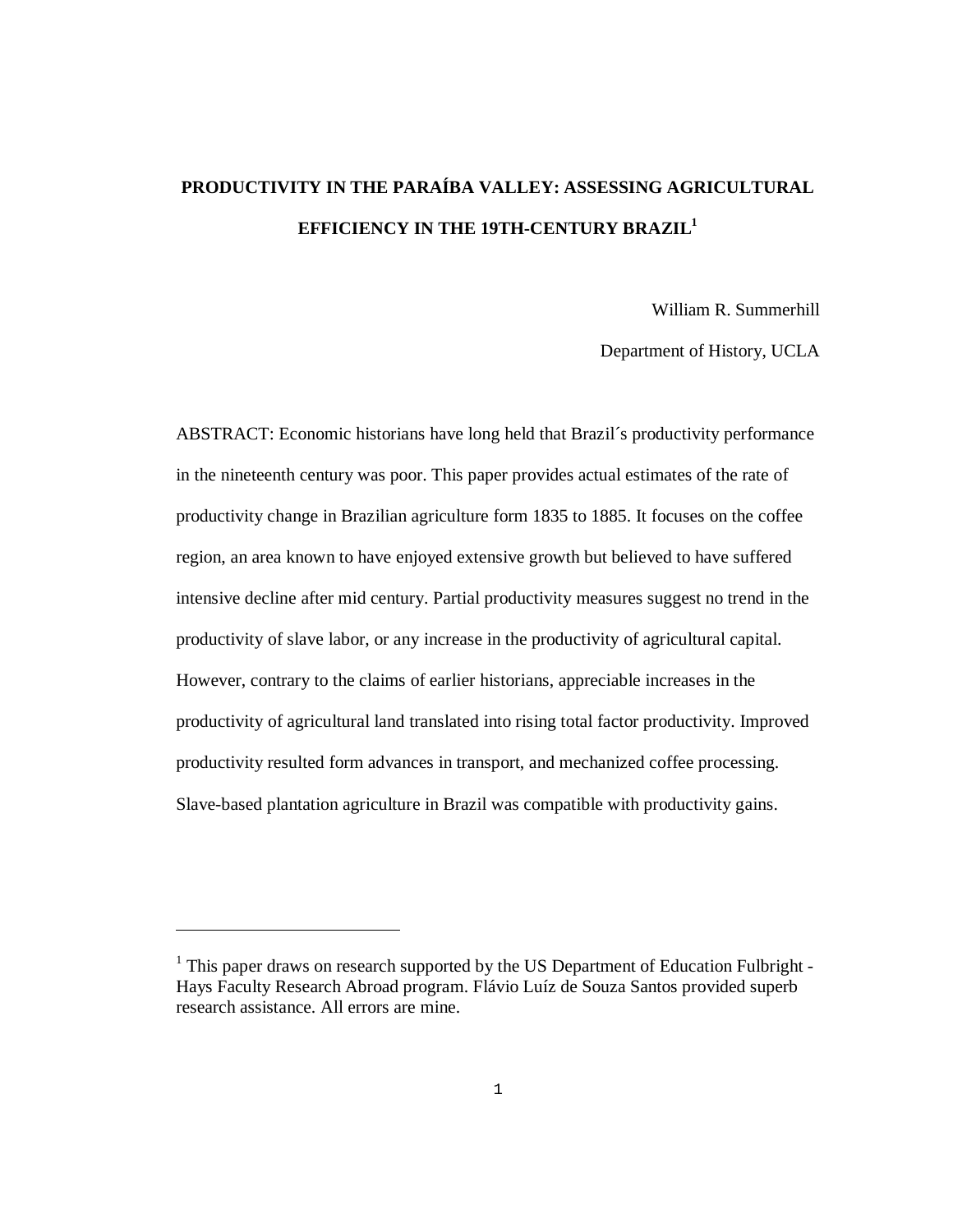Rising productivity, in the form of increases in output unexplained by increases in economic inputs, is one of the motor forces of economic growth, and as such continues to be of particular interest to economic historians. (Abramowitz and David, 1973; Rothenberg, 1992; Allen, 1992; Hoffman, 1996; Clark, 2002). The topic has largely escaped study in the case of Brazil, perhaps because it is widely held that there was little or no such productivity advance there before 1900. The coffee economy of Brazil's center south in particular has long been noted for its nineteenth-century expansion, but is presumed to have experienced little or no intensive growth, and perhaps even suffered decline. (Stein, 1985; Dean, 1976; Costa, 1982). To the extent there has been a divergence of views among interested scholars it has revolved around the nature and degree of extensive growth in the region. (See in contrast to Stein the treatments by Sweigart, 1980; and Slenes, 1986). Beyond the question of the regional coffee economy is the issue of economic performance more generally. Per capita economic growth in nineteenth-century Brazil is viewed as weak to non-existent. (Leff, 1972; Contador and Haddad, 1975). Yet this perspective is based on estimates that remain fundamentally conjectural, have endured thirty years without validation by primary sources, and have now become rather widely accepted and used in secondary works.

 This paper has two main tasks. The first is to compile and present the evidence required to provide measures of partial and total factor productivity for agriculture in Brazil's Paraíba valley in the nineteenth century. The second task is to define and identify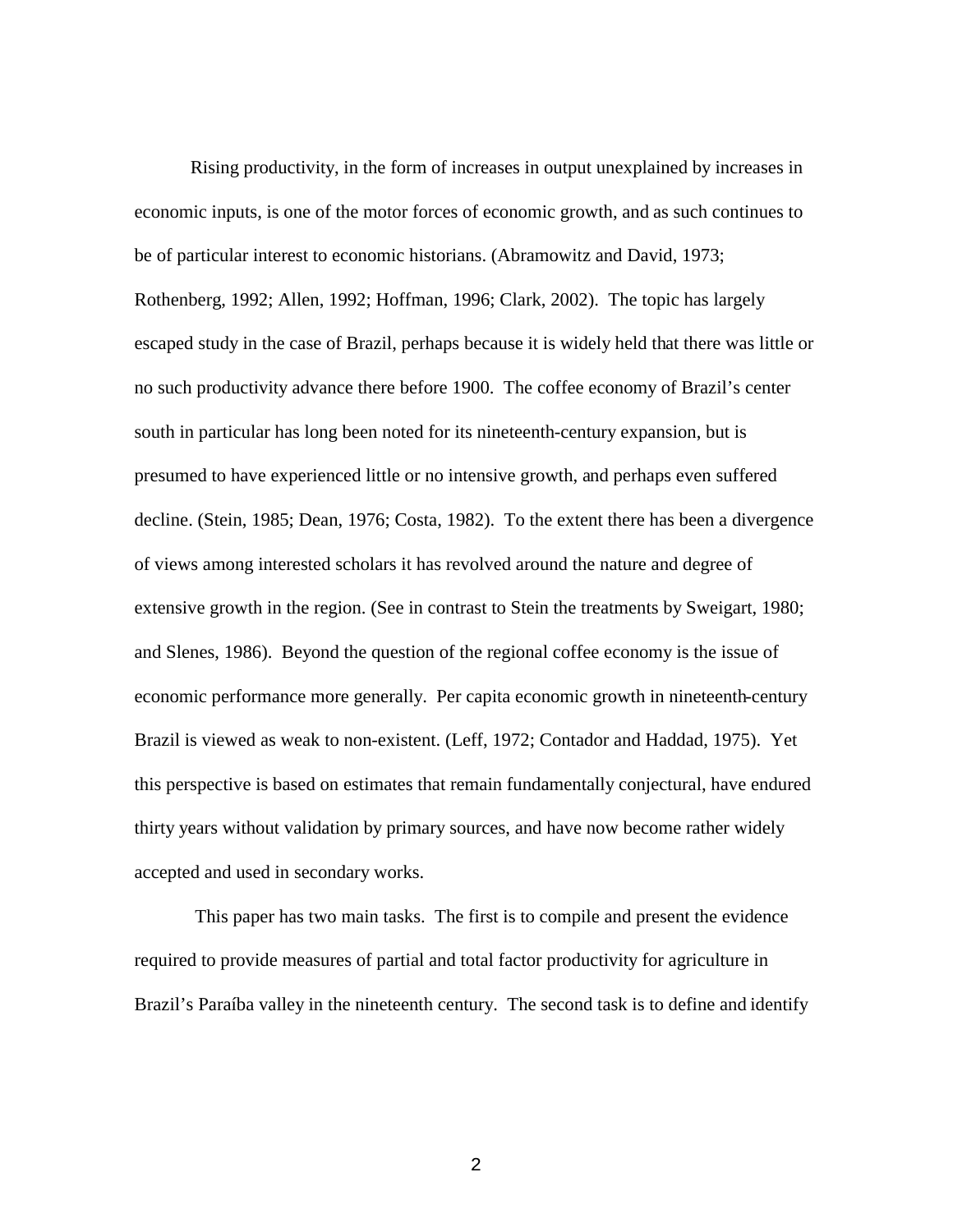the chief sources of productivity change. The argument of the paper runs in the following terms. Though the marginal product of slave labor and coffee capital fluctuated without trend from the 1830s and 1880s, the productivity of land in the plantation export economy increased. Total factor productivity rose as a result. Contrary to expectations, the expansion of Brazil's coffee economy was not merely extensive, but was intensive as well, precisely in the era when the historical literature has claimed that it was suffering from "decadence" and indeed incapable of vibrancy. The proximate sources of productivity growth are partitioned into "on-farm" and "off-farm" factors. The most prominent source of increases in off-farm "productivity" was transport cost reductions. Transportation in the region underwent major improvements after 1850, first in the form of turnpike wagon roads, followed soon thereafter by the arrival of the railroad. Transport conditions confronting the rural economy further improved as the real cost of freight shipment by rail declined, raising land values and implicit rents. On-farm sources of productivity gain likely stemmed from the increasing mechanization of coffee processing.

The paper proceeds in seven sections. The following section provides a brief overview of the Paraíba valley and Brazil's coffee economy, and identifies the areas from which original data sets are drawn. The next three sections provide quantitative measures of the cost of slave labor, agricultural capital, and farmland respectively, along with measures of partial productivity. The fifth section estimates total factor productivity, and its increase, on coffee plantations. The sixth section discusses particular features of this productivity growth, and the final section concludes.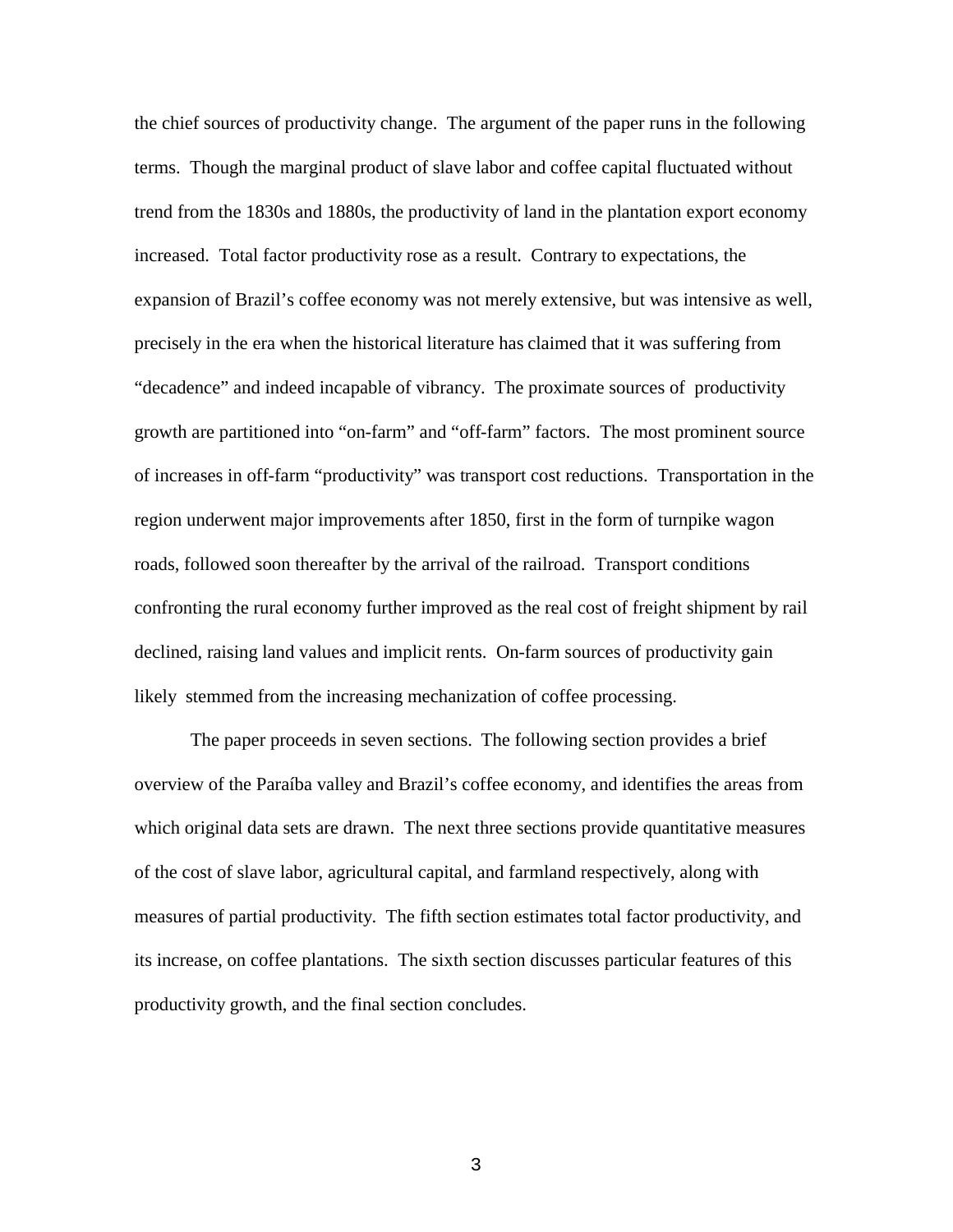#### 1. Coffee Production and the Paraíba Valley: Conditions

The Paraíba valley, running from the north of the province of Rio de Janeiro to the eastern portion of the province of São Paulo, was the geographic heart of Brazil's first coffee boom. The cultivation of coffee in Brazil was first noted in the late eighteenth century, and by the early nineteenth century increasingly widespread coffee planting was underway in the country's center south region. Tropical latitudes, mountainous altitudes, and soil quality provided propitious natural conditions for the cultivation of the coffee bush. Rising demand overseas, the institution of slavery, and eventual transport improvements conjoined to allow Brazil's extant and emerging slave-owning elite to exploit these natural conditions for pecuniary gain. <sup>2</sup>

The measurement of partial and total factor productivity in Brazil's coffee-growing region draws on primary and secondary sources. While output prices and labor costs come from previously published studies, the price of land, value of coffee trees, and interest rates developed here come from original data sets assembled from archival evidence. In particular, evidence on the value of agricultural land and coffee groves is drawn from probate inventories on rural fazendas (plantations) in the two contiguous municípios (counties) of Vassouras and Paraíba do Sul. Figure 1 highlights the present-day boundaries of these two municipios. Municipal boundaries at the time differed somewhat, as the area of each of the counties was reduced by the creation of new counties over time.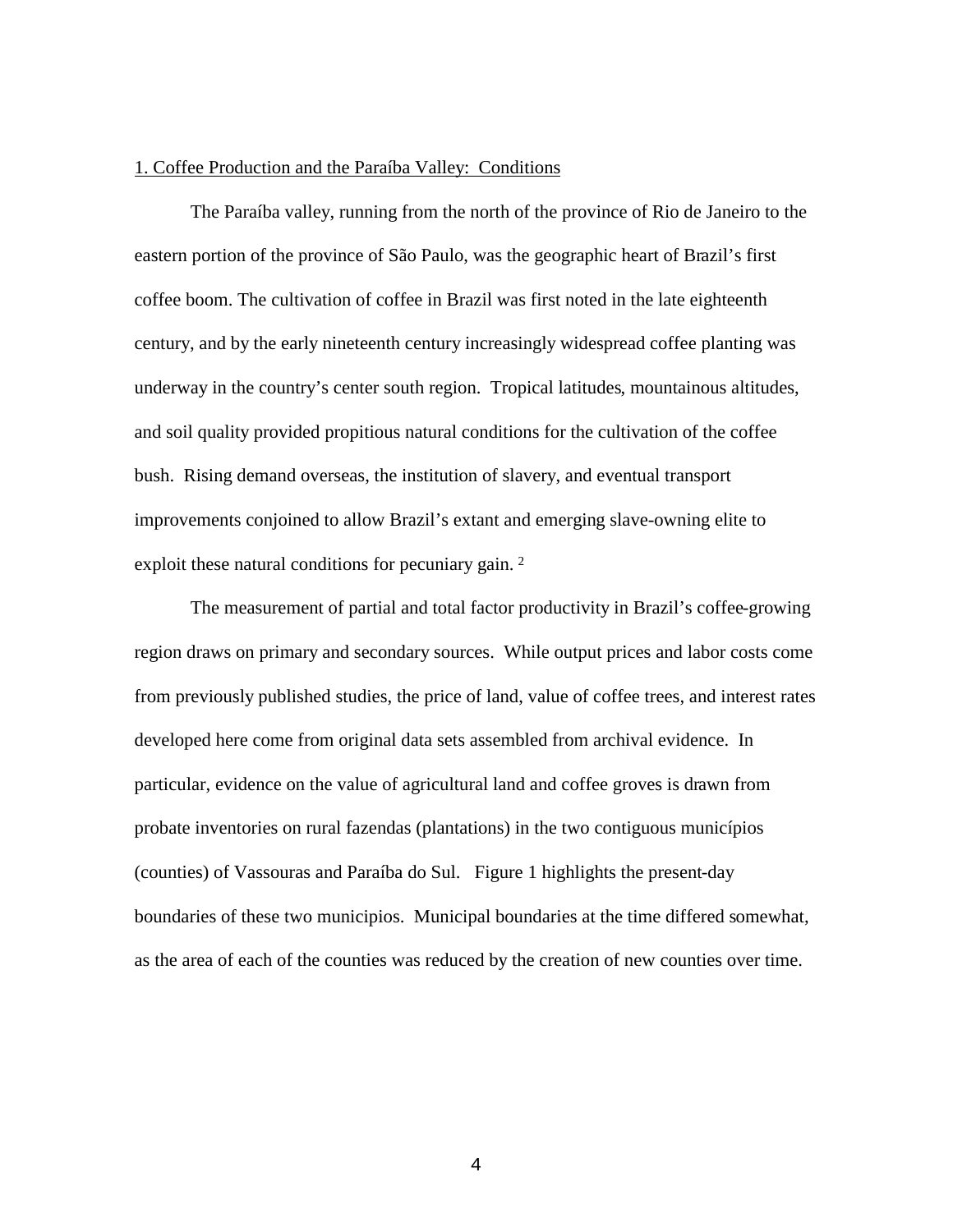Both counties are quite representative of the region, based on observable characteristics in the late nineteenth century. (Sweigart, 1980). The bulk of Brazil's coffee exports through the 1880s came from the Paraíba valley, and the region was the geographic heart of the country's first coffee boom.

As the nineteenth century progressed rising overseas demand contributed to the rapid expansion of Brazilian coffee production. Growing markets and incomes in Europe and the United States promised valuable outlets for Brazil's premier agricultural product. Supply conditions also favored expansion, and Brazil's share of the growing world coffee market climbed. Figure 2 provides an idea of the degree and pace of this growth (Fundação Instituto Brasileiro de Geografia e Estatística, 1990). Exporting just over 50 thousand metric tons of coffee in the mid 1830s, Brazil's production climbed to some 350 thousand metric tons by the early 1880s. Expansion proceeded at about 2.5 percent per year on average. Coffee prices, portrayed in Figure 3, were subject to fluctuation, but rose as well in the nineteenth century. The two separate series, one based on spot market prices in Rio de Janeiro, the other on the annual unit value of official coffee export figures, differ at several points after 1860 (Brazil, Ministério da Fazenda, 1906; Fundação Instituto Brasileiro de Geografia e Estatística, 1990). However, they are quite comparable and manifest a nearly identical trend over the period under consideration. For the purposes of this paper, the series of Rio market prices is employed.

i<br>Li

<sup>2</sup> Once a disputed issue, the profitability of slavery in Brazil is no longer in doubt. See for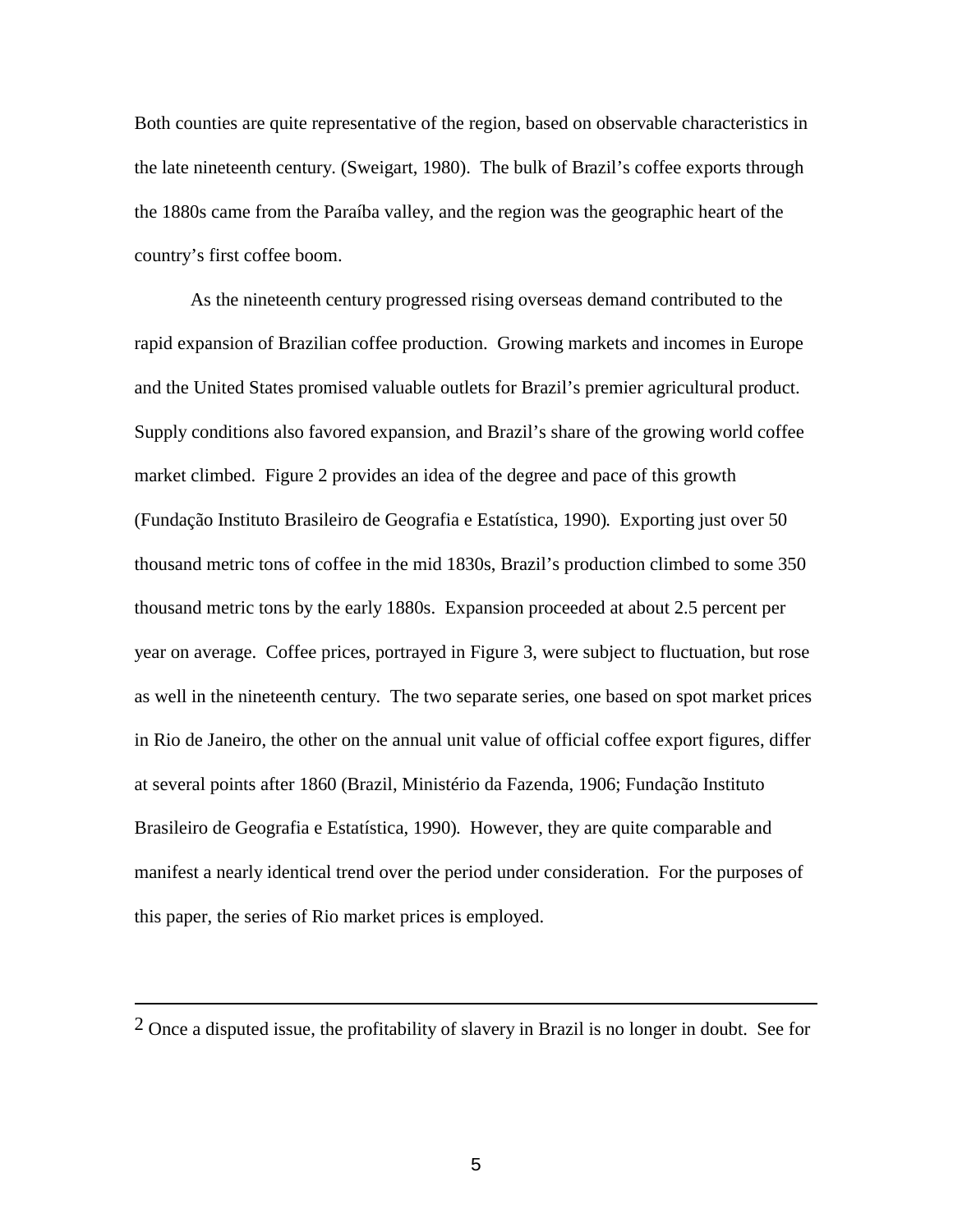# 2. Slavery and Agricultural Labor.

Labor productivity on Rio de Janeiro coffee plantations varied over time, but did so without any general tendency. Labor productivity was, in effect, stagnant in the Paraiba valley. Coffee cultivation in nineteenth-century Brazil was a plantation activity and relied heavily on slave labor until final abolition in 1888. The expansion of Brazil's coffee economy before 1850 depended critically on a regular supply from abroad of newly enslaved Africans. Table 1 provides a sense of the volume of slave imports to Brazil in the last two decades of the slave trade. In 1850-51, British diplomatic pressure induced Brazil to finally abandon its dependence on the Atlantic slave trade. Despite the elimination of foreign slave imports, slaves continued to flow to the Paraiba valley, as they were bid away from owners in Brazil's northeast by the relatively high value of the marginal product of labor in the coffee groves (Slenes, 1980; Msrtins, 1980; Slenes, 1986). By 1878, Paraiba do Sul had nearly 19,000 slaves, and Vassouras had more than 21,000 (Rio de Janeiro(Province), 1879). Brazil's center south as a region had undergone an appreciable geographic concentration of slave holding since 1850. (Slenes, 1980). Since neither county hosted a large urban center, most of these slaves were rural. Figure 4 presents the prices of adult male slaves in Rio de Janeiro (drawn from records in Vassouras) and in the neighboring province of Minas Gerais, the southernmost portion of which bordered the northern edge of the Paraiba valley (Carvalho de Mello, 1984; Bergad, 1999). Nominal slave prices in these provinces, and indeed throughout Brazil's center south, rose in the

example, Mello, 1984; Mello, 1978; Denslow, 1975; Castro, 1973.

i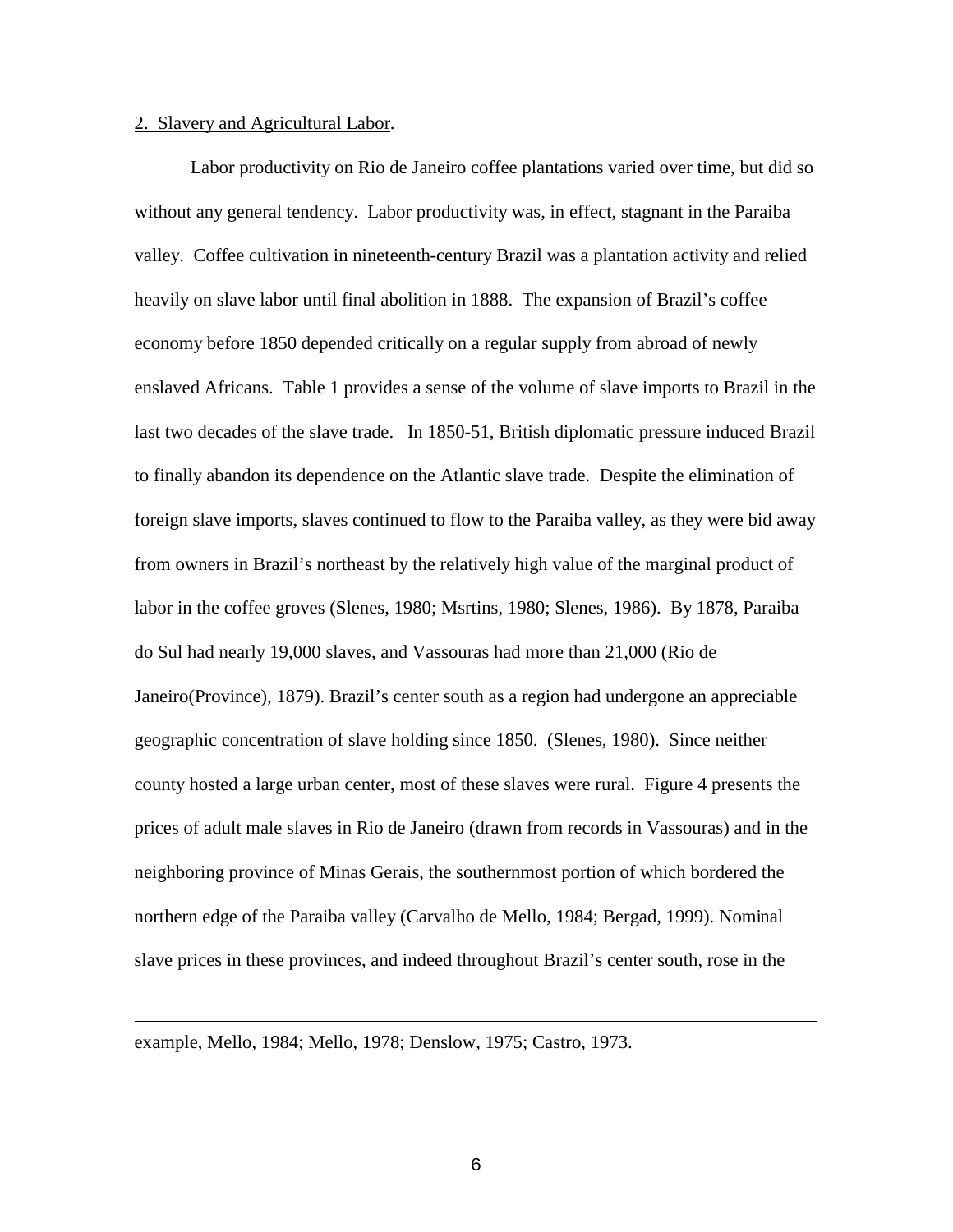wake of the elimination of trans-Atlantic slave imports in 1850-51, and remained above pre-1850 levels until the very eve of abolition. (Dean, 1976; Slenes, 1980). Visual inspection reveals the same general pattern over time in Brazil's northeast (Andrade, 1988; Mattoso, et al., 1988; Barickman, 1991; Eisenberg, 1974). Yet in the coffee regions the real price of slaves did not remain as high as Figure 4 suggests. Figure 5 deflates the price of the average mineiro and fluminense slave by the price of coffee. Real prices ran up after 1850. For the coffee sector the peak slave price came around 1858. Real slave prices began to moderate after 1860 and into the 1870s, as the regional demand for slaves was met by the forced migration of slaves from the rest of Brazil. Slave prices dropped with the passage of the Free Birth Law in 1871, but fluctuated without trend through the 1870s and early 1880s (Conrad, 1972). Legislation freeing elderly slaves, debated in 1884 and passed in 1885, coincided with a downward slide of slave prices that was punctuated by final abolition.

Domestic markets enabled a vibrant internal trade in slaves that accommodated regional shifts in export prospects and production possibilities. There were also local rental markets in slaves for a wide variety of tasks, including agriculture. Carvalho de Mello's research on the economics of slave holding created a virtually complete time series on slave rental rates in Rio de Janeiro, drawn from advertisements in the leading daily commercial newspaper. The slave rental series for Rio de Janeiro is unmatched by any research on other regions of Brazil, and provides a unique opportunity to compare the actual costs of slave labor services with the net present value of slaves themselves. Figure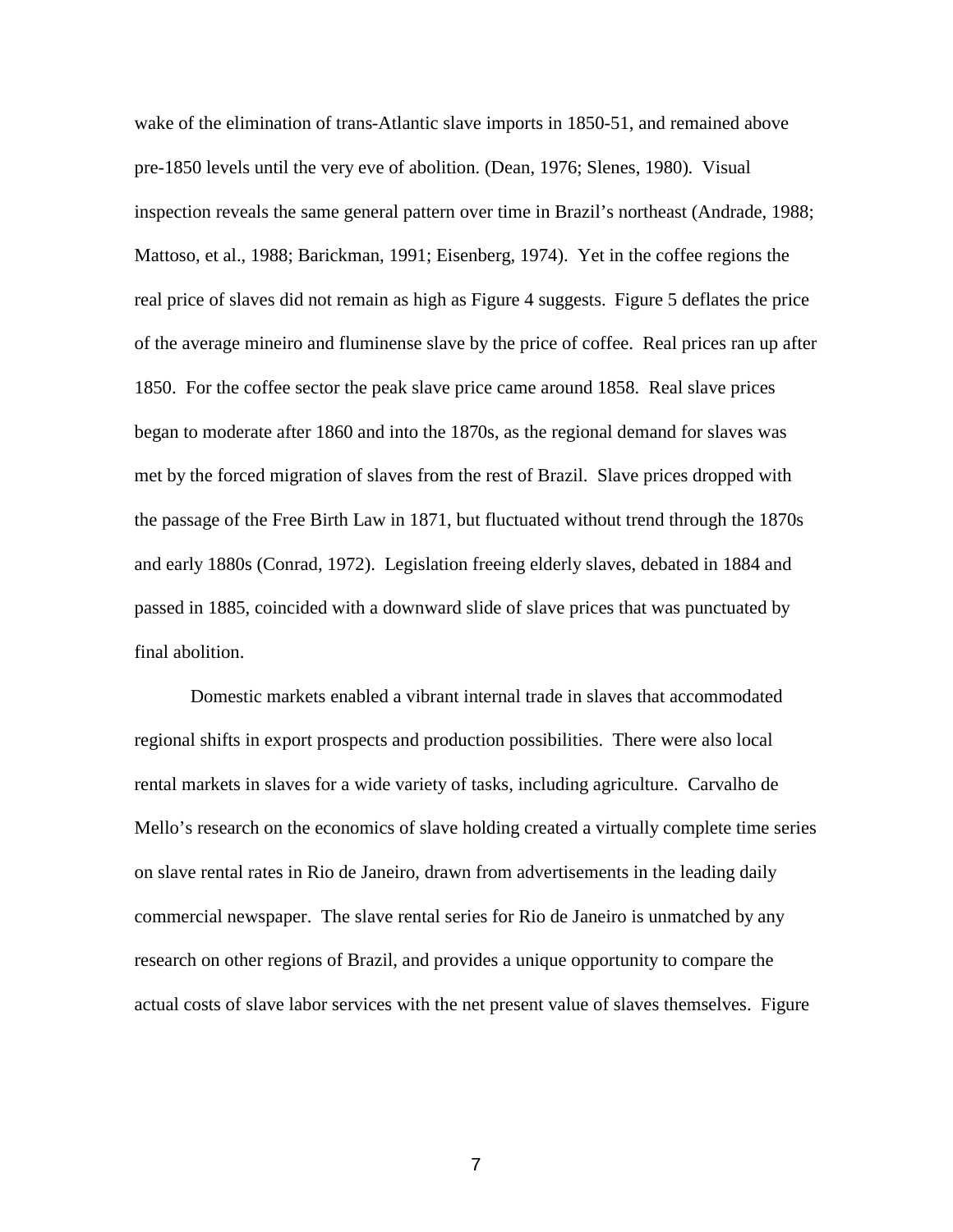6 illustrates the hazards involved in attempting to use slave prices to indicate labor costs. It presents an index of the ratio of the slave hire rate to the price of a slave. From 1854 to around 1883 the ratio drifts only slightly upward, and slave prices serve as a reasonable proxy for the costs of slave labor. Before 1854 and after 1883 the ratio varies considerably. For this reason the rental series is the preferred measure of labor cost and productivity.

Figure 7, with a few interpolations, presents the nominal hire rates in index number form. It also deflates these rates by the price of coffee to create an index of real hire rates. The real rate index indicates the cost of labor confronted by coffee planters. The movement of the index over time indicates changes in the marginal product of labor. So long as the region's demand for slave labor could be met by imports, first from abroad and later from elsewhere in Brazil, labor's relative scarcity went unaltered. With no upward trend in the cost of hired slaves to planters, there was no enduring productivity increase in slave labor on coffee plantations.

# 3. The Credit Market and the Cost of Agricultural Capital

The productivity of agricultural capital on coffee plantations saw no enduring increases between 1835 and 1885. The key component of agricultural capital was the coffee bush itself. The value of coffee groves recorded in probate inventories dominates all other reported forms of capital. The marginal product of capital is indicated by the real unit cost of mature coffee trees. The unit cost of a coffee tree is taken here as its implicit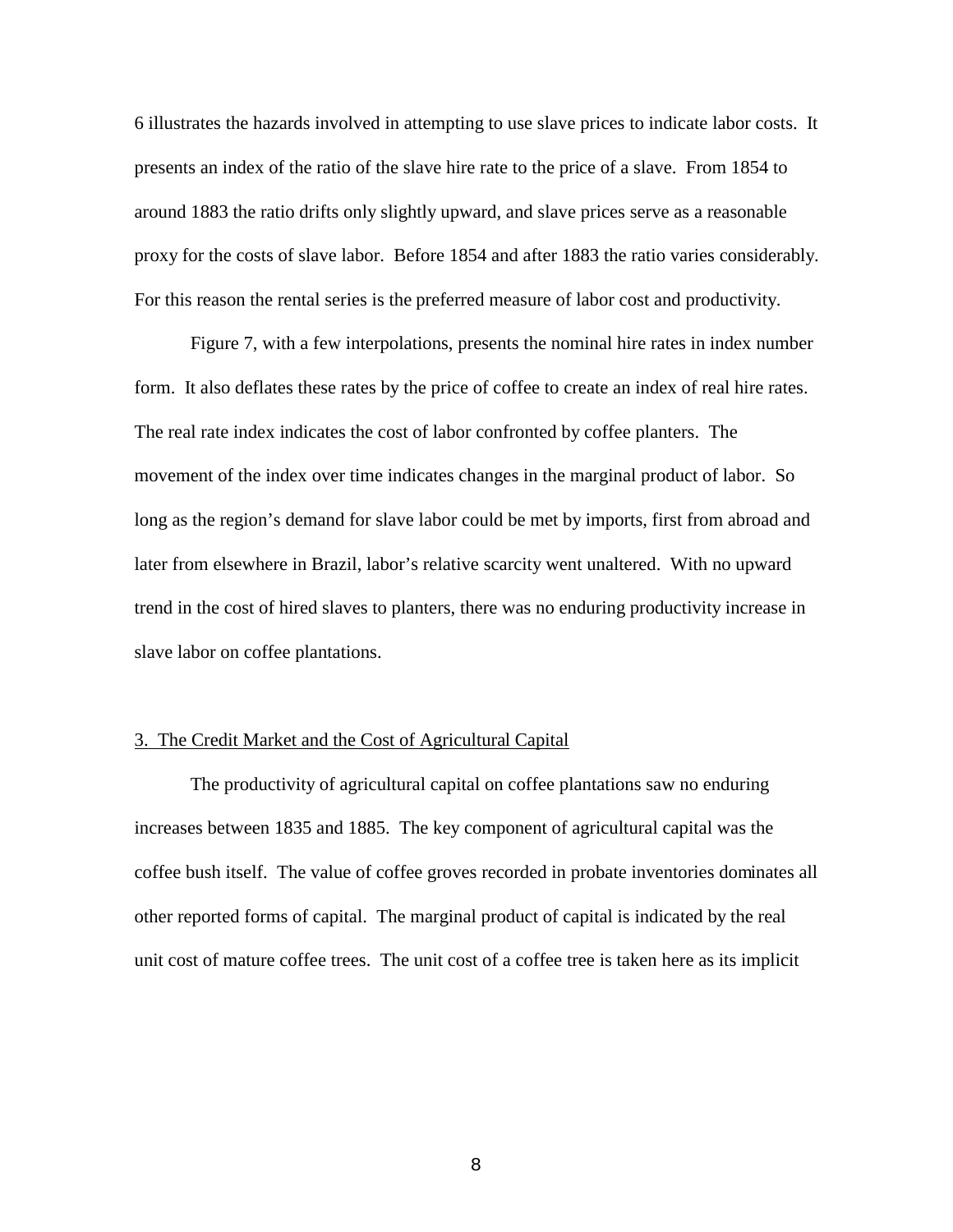rental rate, given by the product of the value of the average coffee tree and the market rate of interest. The resulting figures fluctuated without trend through 1885.

Newly planted coffee groves did not yield their first harvest for at least four years, such that coffee cultivation posed an investment problem for the fazendeiro. Given that fazendas commonly had tens of thousands of trees, in orchards of varying ages, the planting and rearing of coffee trees was of considerable importance in determining plantation costs and output. The figures used here on the value of coffee trees derive from information on groves reported in nineteenth-century probate inventories. From 1850 onward, all of the trees are on estates in Paraíba do Sul.3 Due to issues of access to archival materials from before 1850, the estates used for information from 1835 through 1845 were all in the county of Vassouras.4 Virtually every agricultural property included among the probates specialized in the cultivation of coffee for export. Estate evaluators recorded the value of each coffee grove, and the number of trees comprising each grove. In some cases precise figures on the age of each grove appear in the enumerations. Less precise evidence indicating whether a particular grove was new, or old, appeared as frequently as did annotations of specific ages of the trees in the grove.

Table 2 provides three measures of the average value of coffee trees. The figures for 1855 are not yet complete and do not appear in the table. The first column is the

i

<sup>3</sup> Probates for Paraíba do Sul are held in the historical section of the Arquivo Público Judiciário do Estado do Rio de Janeiro, in Rio de Janeiro, Brazil.

<sup>4</sup> Probate inventories for Vassouras are held at the Centro de Documentação of the Fundação Universidade Severino Sombra, in Vassouras, Brazil.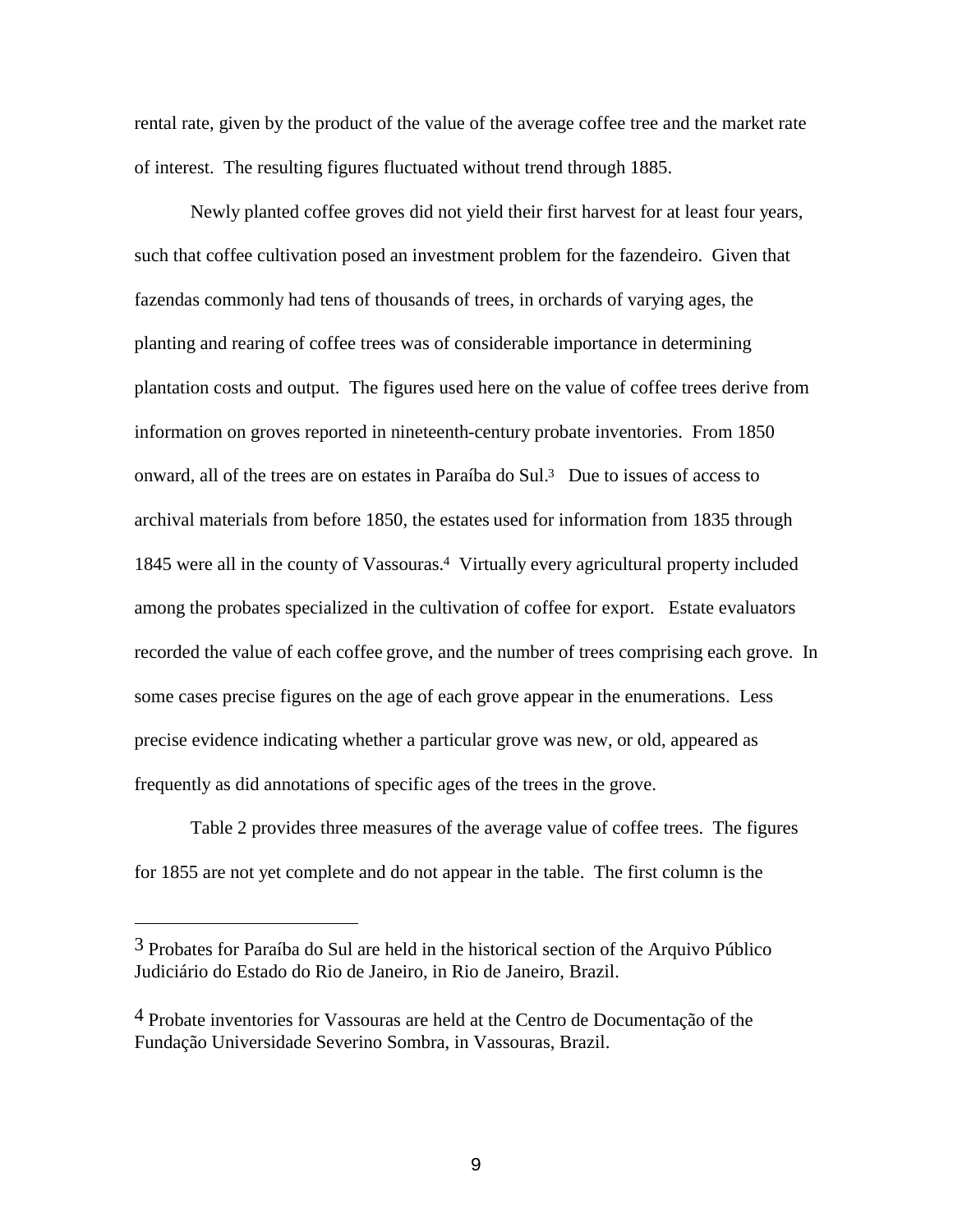average value of a coffee tree in the probates each year, irrespective of the tree's age. The second column deflates these values by the price of coffee. Nominal tree values increased gradually, while the real value fluctuated. However, both columns potentially suffer from problems of comparability over time, since neither controls for differences in the average age of the trees from period to period. The value of coffee trees varied considerably with their age. Correcting this potential problem requires adjusting the trees each year to a common basis to render their values comparable. Figure 8 presents the tree's age-price profile. The plot presents data for all probates from the period under study that reported the age of coffee groves, deflated by the price of coffee. The quadratic specification of the relationship between the real value per tree and its age provided a good fit, with an R2 of 0.826, and the following parameters:

$$
V = 0.0247 \, AGE - 0.0009 \, AGE^2
$$

The estimated equation reveals that the typical coffee tree attained its maximum value at just under 14 years of age.

Adjustments to tree values for differing average tree ages for each year relies on such an equation for the nominal age-price relationship, along with a time trend. The third data column of Table 2 gives the resulting estimated nominal tree value. These differ from the actual nominal values in column one by more than twenty percent in every case, and reflect a general increase that is a result of the positive time trend parameter in the estimating equation. However, once these estimated values are converted to implicit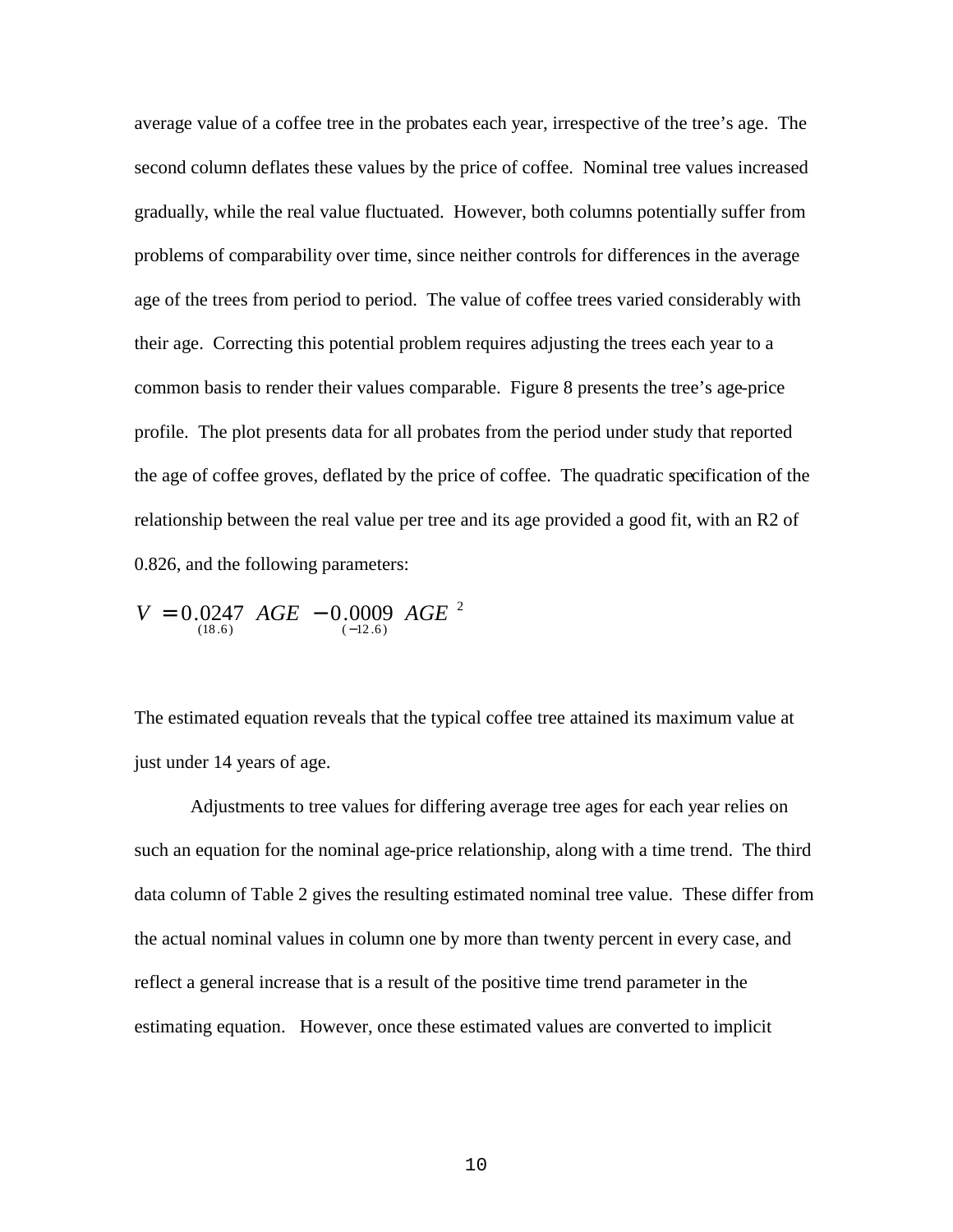rental rates the difference they make for the final computation of total factor productivity is so slight as to matter very little.

Converting the value of a coffee tree to the rental cost of capital requires data on interest rates for each period. Table 3 presents figures on Brazilian interest rates, including newly available evidence on loan rates in the Paraíba valley. Until 1832, usury laws were in effect in Brazil such that recorded interest rates were capped. Effective interest rates cannot be determined until 1832, but thereafter were almost always specified in detail in loan contracts recorded in local notary offices. The first column of Table 3 reports discount rates in the Rio money market (Sweigart, 1980). These were systematically lower than the prevailing rates on loans to private individuals. The second and third columns report the rates on such loans. Credit market improvements, underwritten by government initiatives to expand bank financing to agriculture, reduced the cost of lending to a number of coffee planters below the averages reported here, though it is doubtful that the charges on those loans indicate the true opportunity costs of funds. The rates on mortgages in the western Paraiba valley come from mortgage registers eastern São Paulo, and encompass a variety of types of lenders (Marcondes, 1999). The Rio rates in the third column come from the loans recorded in Rio de Janeiro on urban and rural collateral, including plantations throughout the coffee zone (Ryan, in progress). The two loan rates are roughly comparable, and since the Rio loan time series reaches back to 1835 it is used to estimate the rental cost of agricultural capital.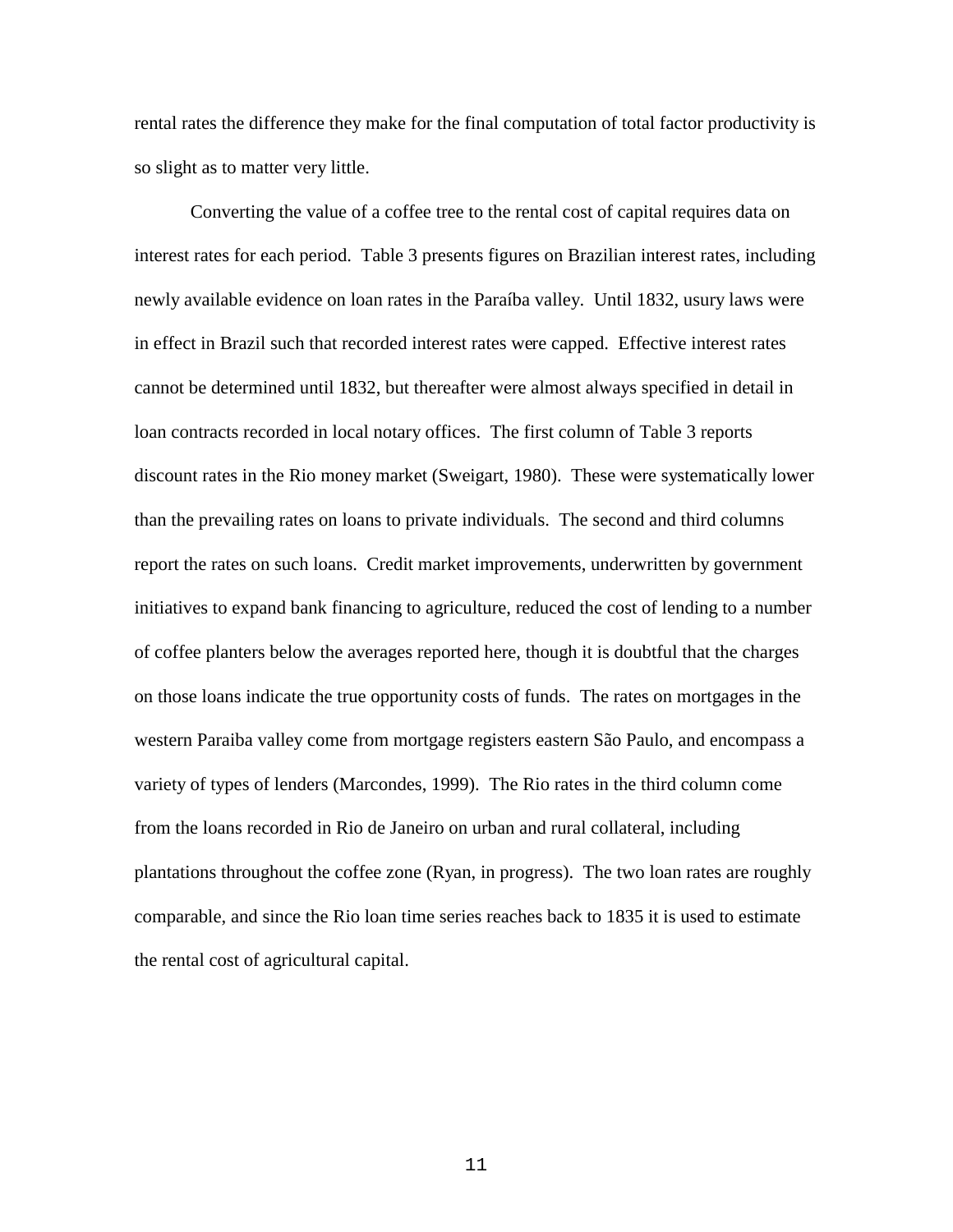Applying the loan rates to the tree values in Table 2 gave the rental series that, once deflated, revealed no significant trend in the cost of agricultural capital, irrespective of whether actual unit values were employed, or those from the estimating procedure described above. The productivity of the major component of coffee capital was constant through 1885.

# 4. Rural Land Values

Land values, more than the prices of the other two factors of production, suggests genuinely rising productivity in the coffee economy. Table 4 reports the unit value of land on coffee plantations, from 1835 through 1885, drawn from the same probate inventories used in the previous section. Evaluators reported not only the value of an estate's land, but also its dimensions, and occasionally the condition of particular plots within the plantation. One potential problem that emerges with the data is the different values assigned to plots of varying quality. Unused land was typically valued at appreciably greater levels than land under cultivation, and land that was already used and overgrown was valued less. If, for example, in a given year unused land appeared disproportionately in the probates it would bias the average land value upward. From 1870 onward, the information on land quality and characteristics reported in the probates permits adjustment to the unit land values, rendering them more uniform and comparable over time. The adjustments relied on OLS regression of the unit land values in a given year on dummy variables indicating its characteristics. Before 1870 the information on land quality was not sufficient for such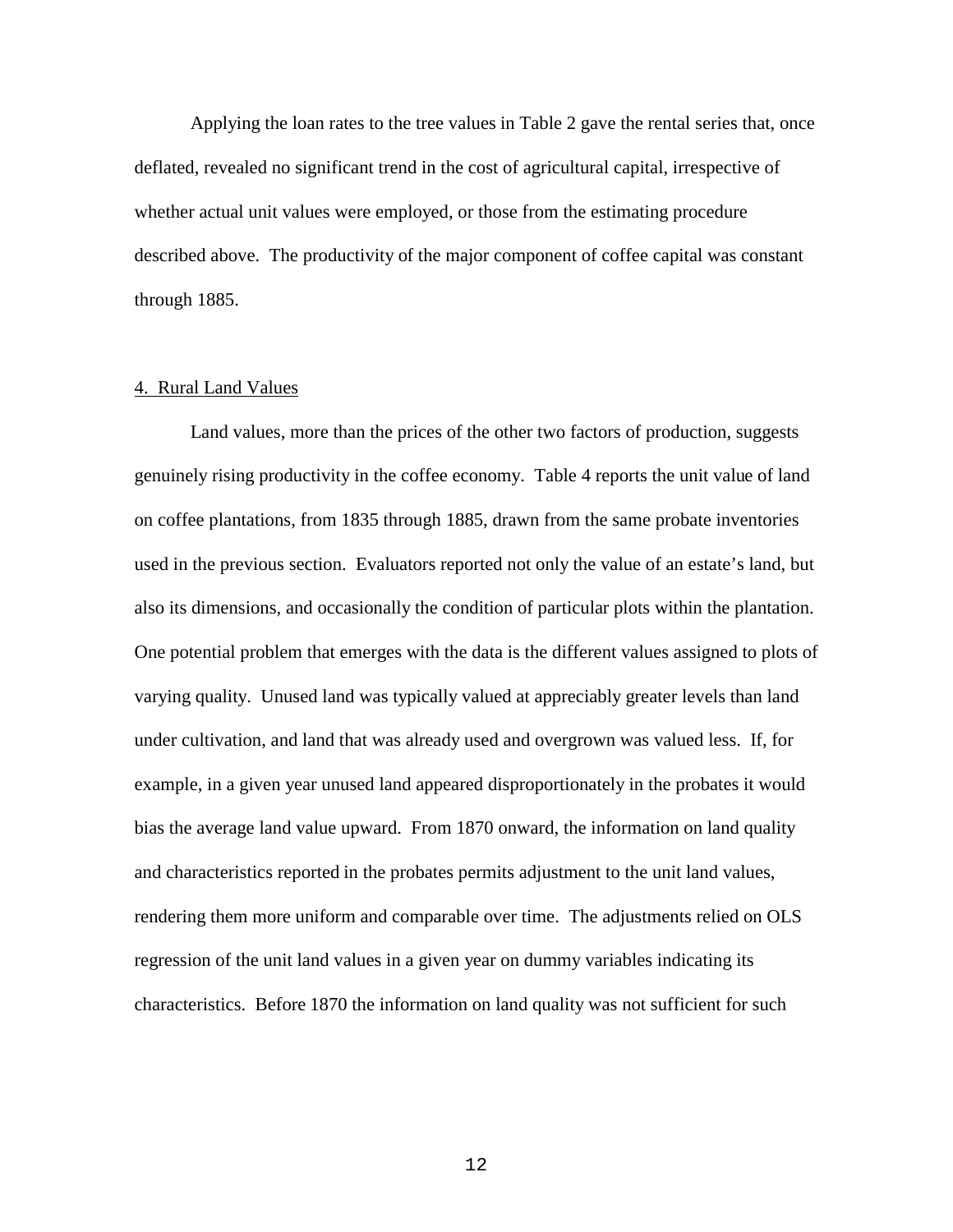corrections.5 Table 4 reports unit land values (adjusted beginning in 1870 to prevent overstatement). As in the case of the slave hire rates and implied rental costs on coffee trees, the nominal land values are adjusted by an index of coffee prices. Two features in the table are apparent. First, there is a discontinuous and anomalous jump in 1845. Second, the general trend in both nominal and real land values is upward, suggesting rising implicit land rental costs. The probates in 1845 were scrutinized to rule out any special source of bias, and none was apparent. The first plans for a railroad in the region of Vassouras (which went unrealized) were in circulation at the time, which might serve to explain the early, transitory run up in the value of land. Nonetheless, it is not likely that the mere prospect of an eventual, unfunded railroad might so thoroughly valorize land in the eyes of estate evaluators, and the representativeness of the datum will only be confirmed as the annual time series of land values are created. In a procedure analogous to that employed to estimate the implicit capital costs, implicit land rents were derived using these values and the interest rates on Rio loans. The resulting index of implicit land rents, deflated by the price of coffee, confirm rising real values of land between 1835 and 1885. The productivity of land, unlike that of labor and capital, increased in Brazil's coffee zone, much to the benefit of the landowners.

i

<sup>5</sup> That this created a bias appears unlikely. Stein's graph on the value of used and unused land in Vassouras suggests that the gap between the two is less pronounced before 1865 (Stein, 1985, p. 223).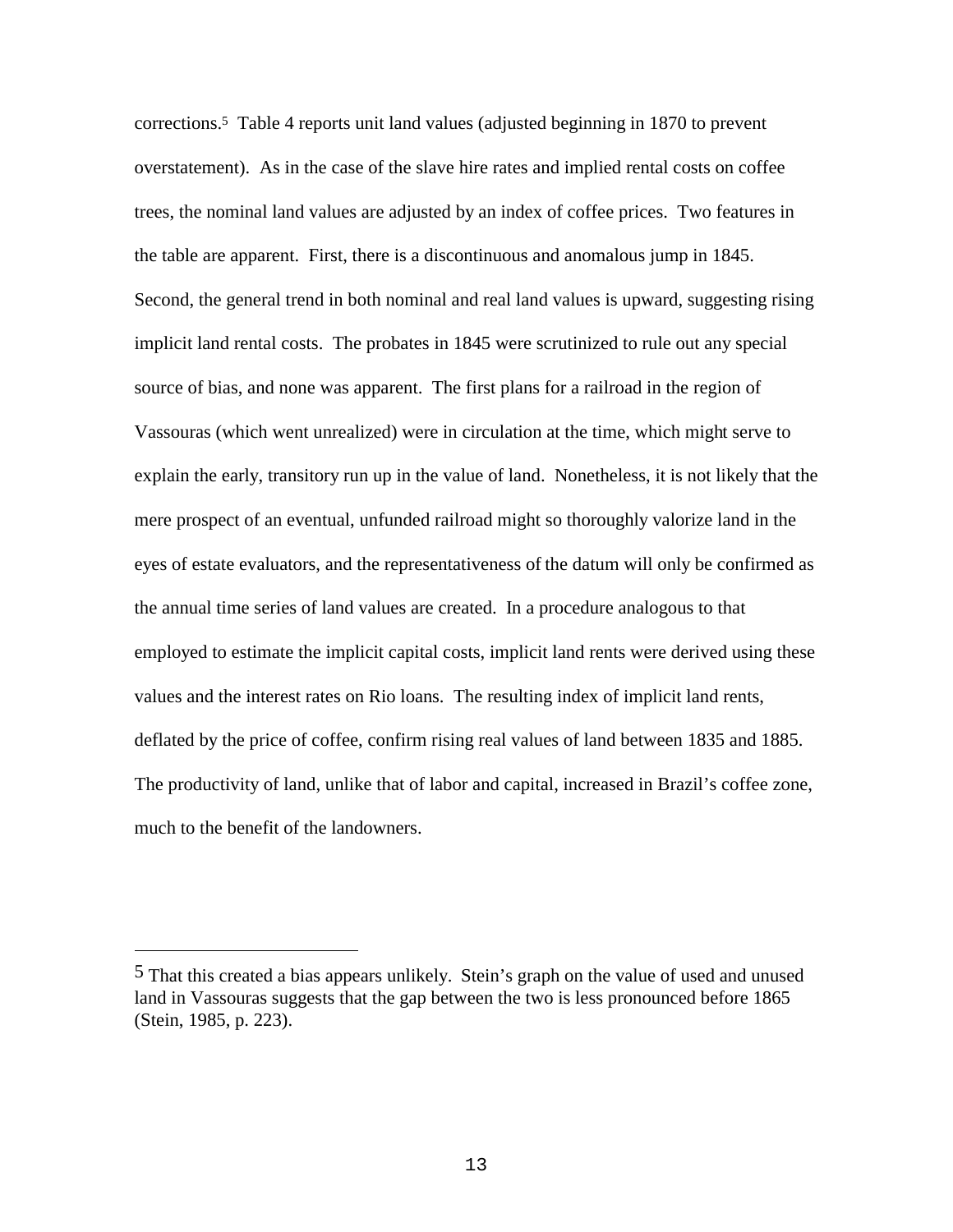## 5. Total Factor Productivity

Brazil's coffee economy enjoyed an appreciable degree of overall productivity advance between in the nineteenth century, though it was due entirely to the rising productivity of land. Total factor productivity is simply the ratio of output to inputs. It is measured here drawing on the "dual," and expressed as the ratio of input costs to output prices. Assuming that measurement error has not appreciably infected the component series, increases in the cost-price ratio indicate changes in technique, the organization of production, or other circumstances that permitted agriculture to enjoy increased output with no increase in conventional factor inputs.<sup>6</sup>

Though fazendas did not limit themselves solely to coffee cultivation, price series for other crops that occasionally appear in small quantities in the probate inventories, such as corn and beans, are not yet available for the region. In the calculation of total factor productivity, input prices are expressed in the nominal unit values reported in the preceding sections. The cost index is geometric average of the three input price indices, where the weights are the shares of each component in total production costs. Total factor productivity (TFP) in a given year is computed as:

*p*  $w^a v^b r$ *A*  $a_1, b_2$ =

i<br>Li

<sup>6</sup> Though well know, it bears repeating that this seemingly inexplicable quality of TFP and its growth led Abramowitz to ruefully label it an index of ignorance.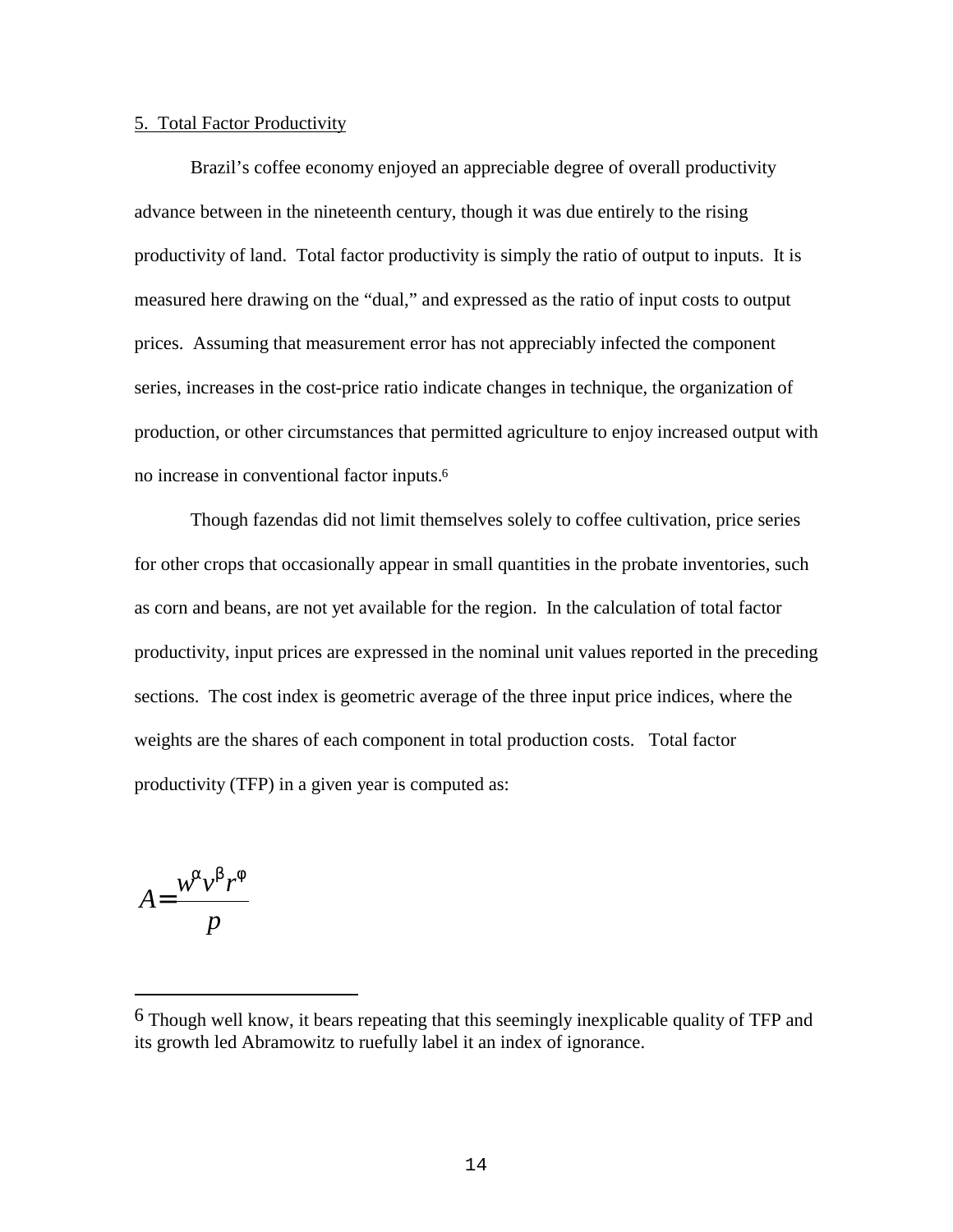where w is the hire rate for slaves, v is the implicit land rent, r is the implicit rental rate on agricultural capital, the parameters are factor shares in total cost, and p is the price of coffee. All variables are expressed in index form, with 1850 values set to equal unity. In the absence of revenue and expenditure accounts from coffee fazendas, cost shares are not directly available. Here the shares are inferred, using production elasticities obtained from econometric analysis of output and inputs for a group of twenty-nine coffee fazendas in the Paraíba valley in 1883 (Laërne, 1885). Nine of the twenty-nine fazendas were located in the municipio of Cantagallo, just slightly east of Paraíba do Sul. Specifications of the production function that separated coffee trees from land as inputs gave results with poor statistical significance, and likely suffer from a degree of multicollinearity. Spacing between coffee trees was quite uniform, and measures of land under cultivation and trees in production were closely related. For the specification employed, the labor input, L, is taken as the number of field slaves; the area planted (K) as the composite capital-land input; and the 1883 coffee crop as output (Q). A Cobb-Douglas specification yielded:

$$
\ln Q = 6.3 + 0.63 \ln L + 0.48 \ln K
$$
  
(2.6) (2.6)

with t statistics in parentheses, and R2 of 0.61. The overall scale coefficient of 1.11 suggests modestly increasing returns to scale. Normalizing by the parameters by the scale elasticity gives a labor coefficient of 0.57, and a capital coefficient of 0.43. The relative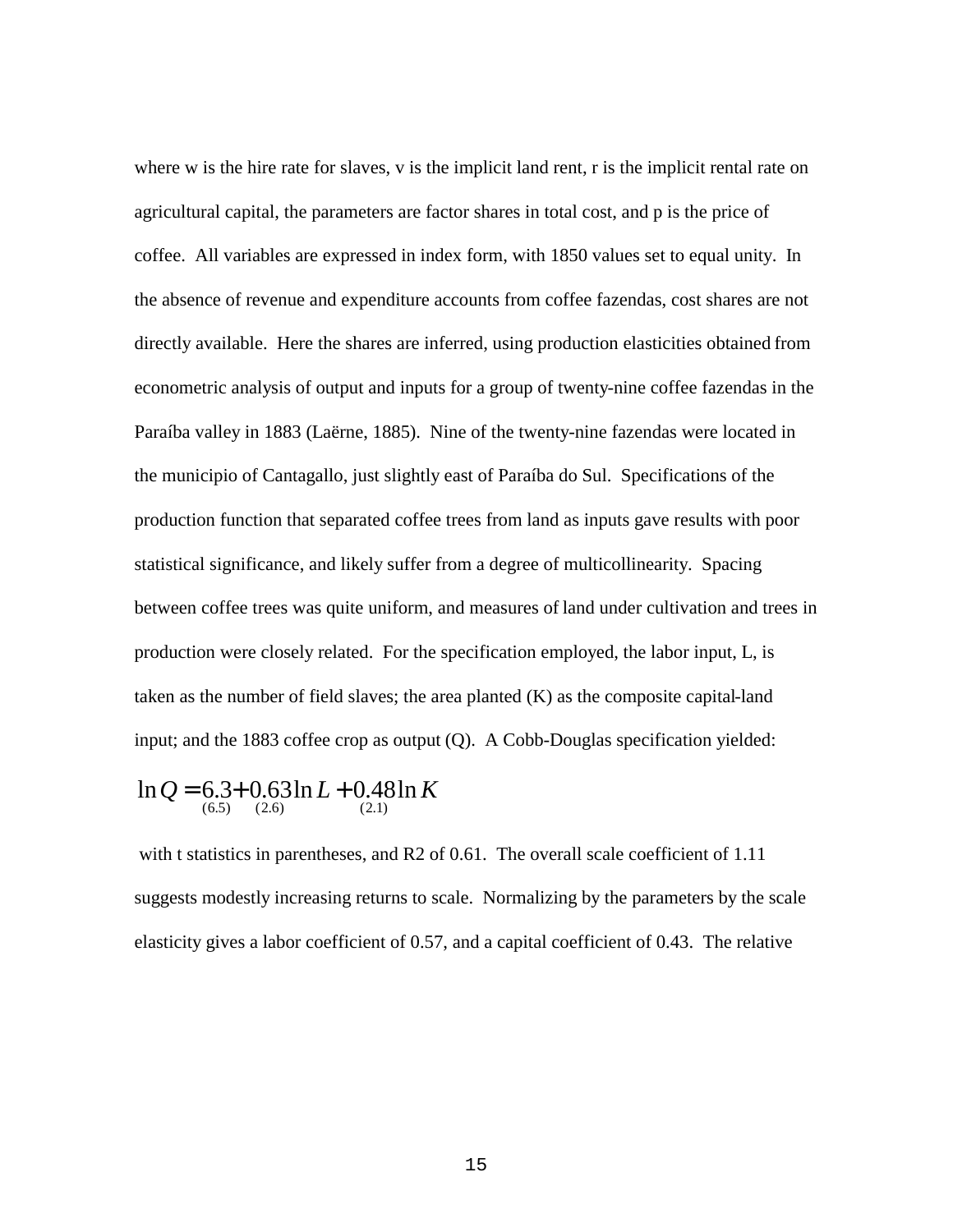weights of land and trees are arbitrarily set to equal each other, so that the share of labor in the cost index is 0.57, while the shares of land and trees are .215 each.<sup>7</sup>

Applying these shares as weights to the indices derived in the previous sections yields the index of TFP. Two variants of the TFP are reported, one including the outlier land rent for 1845, and the other excluding it. Figures 9 and 10 present the two indices. The trend rate of productivity growth in Figure 9 is only slightly positive, since the high land rent for 1845 pulls the early part of the trend excessively upward. In Figure 10 the trend rate of growth is four-tenths of a percent per year. Figure 10 is preferred because of the doubtful representativeness of the outlier in Figure 9. In neither case do the results paint a portrait of decline or decadence, and the TFP index of Figure 10 indicates a degree of productivity increase comparable with TFP growth in even the relatively more advanced economies of the North Atlantic.

### 6. Features of Productivity Growth

i<br>Li

No sources-of-growth analysis for the coffee economy can yet be performed, given the absence of information on changes in the stock of capital, land and labor. More generally however, productivity advance in the coffee sector is attributable to both on-farm and off-farm innovations. The most prominent of the off-farm innovations took the form of the introduction of steam locomotion applied to overland transport. Transport cost reductions appeared in higher farm gate prices, and higher land values. These necessarily

<sup>7</sup>These labor and non-labor shares are quite similar to those for the aggregate US economy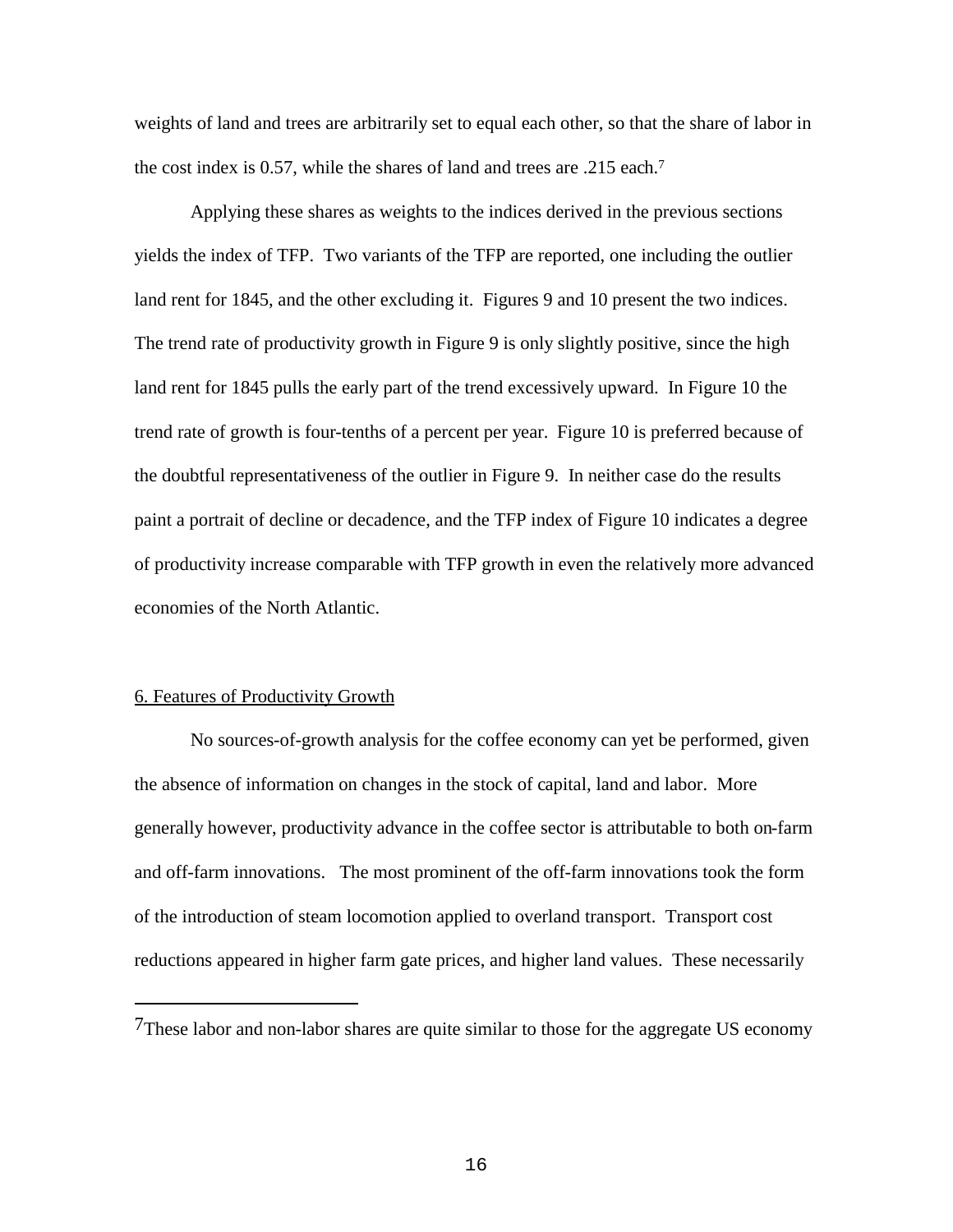show up as a "cost" in the numerator of the TFP index. Their contribution to increasing land values, and rising TFP as measured in the preceding section, had little to do with any changes in organization or technology on the fazenda. Yet transport cost reductions contributed to overall productivity increase in the agricultural economy, by permitting specialization.

The first substantive improvement in transportation in the central Paraiba valley, beyond occasional attempts to open new local roads or repair old ones, came with the paved União e Indústria wagon road. The wagon road improved the valley's links to standing transport routes down the mountains to the port of Rio de Janeiro. The road reduced the high freight costs of shipping by cart and mule over frequently impassable pathways. Transport costs were quickly further reduced with the expansion of the Dom Pedro II railroad through the valley. Figure 11 presents nominal and real freight unit revenues on the Dom Pedro II railroad, which linked the Paraíba valley to the port of Rio de Janeiro. The introduction of the railroad reduced the cost of overland shipment, and over time the cost of railroad freight shipment fell even further. The level of coffee freight charges was, in practice, higher than the average freight revenues, since the Brazilian government set freight rates so as to tax relatively high value-to-weight export goods (Summerhill, forthcoming). But the decline apparent in the average freight charge was applicable to coffee as well. Falling transport costs did not necessarily profoundly alter onfarm practices, but did improve productivity in the rural economy.

in the nineteenth century (Abramovitz and David, 1973).

i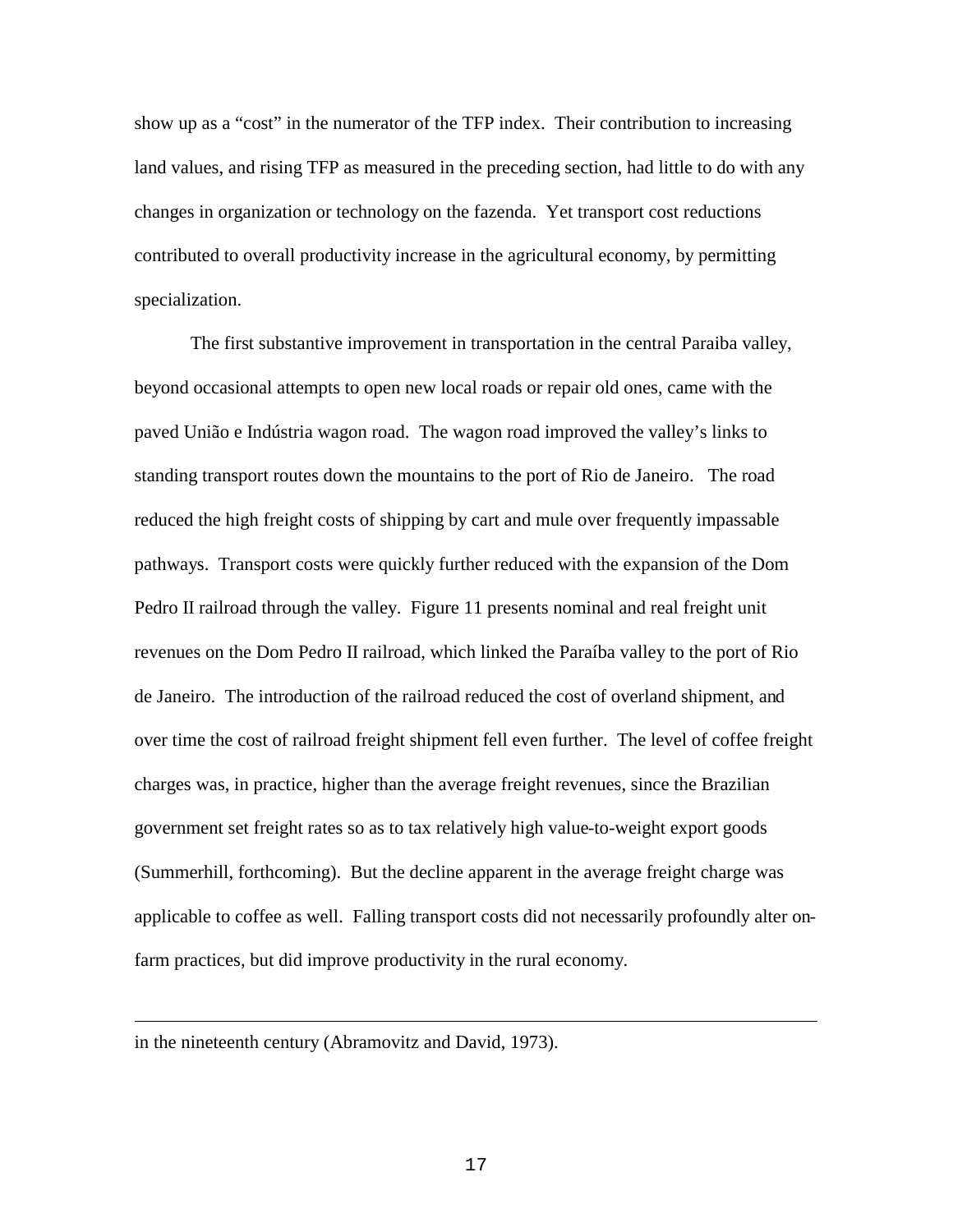Historians have provided few insights into what features of coffee fazendas per se might have led to higher levels of productivity over the century. Indeed, research findings from the last several decades stress the social and technical "routinism" of the slave-based coffee plantation, relative lack of innovation, disinterest in soil conservation, absence of fertilizers, and the conspicuous consumption of the planter class. One feature, however, does reveal room for on-plantation technological advance: the mechanical depulper, and related advances in processing coffee after it had been picked and before it was sent to market. Coffee processing required removal of the seed (the coffee "bean") from the fruit once picked from the bush. Dehulling followed, as an interior shell was removed from the bean. Processing had in many fazendas been mechanized for some decades, as a large, water-powered machine (the *pilão*) functioned like a mortar and pestle. In the 1860s new machinery for depulping, winnowing, and sorting became more common, though as Stein pointed out for the case of Vassouras, the machines tended to operate alongside the traditional devices rather than supplant them completely. The probate inventories for Paraíba do Sul also indicate an increasing presence of machinery in the 1870s and 1880s. The new machines economized on coffee-processing labor requirements, raised the effective yields per tree over what they would have been, and in general increased the average quality of coffee produce, allowing it to fetch a higher price in the Rio market. The magnitude of these effects is not possible to gauge until the full array of evidence on agricultural machinery investment can be more fully fleshed out. But the direction of the effect of new machinery on agricultural productivity is little in doubt.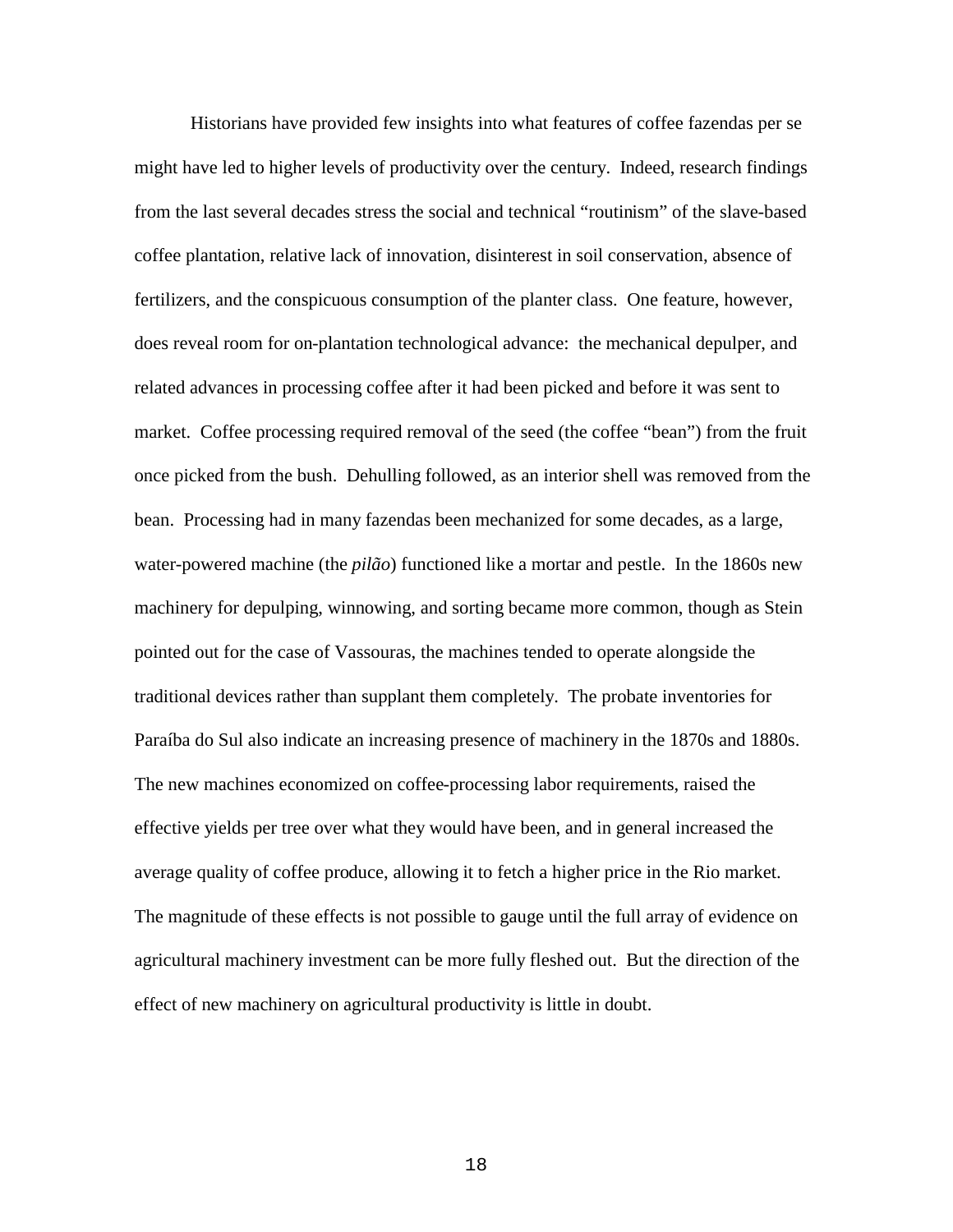# 7. Conclusions.

This paper provided estimates of partial and total factor productivity in agriculture in the Paraiba valley. Indicators of partial productivity focused on three major inputs to coffee production: slave labor, coffee trees, and agricultural land. Under the most likely scenario total factor productivity in the slave-based coffee plantation economy grew slightly less than one-half of a percent per year between 1835 and 1885. All of that productivity growth stemmed from rising productivity of land and revealed in increasing land values. Agricultural productivity advance in this region of Brazil was modest yet appreciable. Indeed, it was very similar to the reported measures of TFP growth in the nineteenth-century U.S. economy, England's agricultural sector, and in the farmland of the Paris basin in the eighteenth century (Abramowitz and David, 1973; Clark 2002; Hoffman, 1996). That there was nothing particularly remarkable about the rate of TFP growth in the Paraiba valley is no doubt its most remarkable feature. Given that specialists have long discounted the prospects for productivity advance, the finding is a noteworthy one, for two reasons. First, in light of the historical literature, the finding underscores the centrality of microeconomic archival evidence, no matter what its potential pitfalls, for the study of rural history in Brazil, and in other areas of Latin America where economic censuses do not exist. Second, it provides original insight on Brazil's economic performance that takes a first step toward meaningful comparisons with the performance other countries and regions in the nineteenth century. The findings here are by no means the last word, but rather serve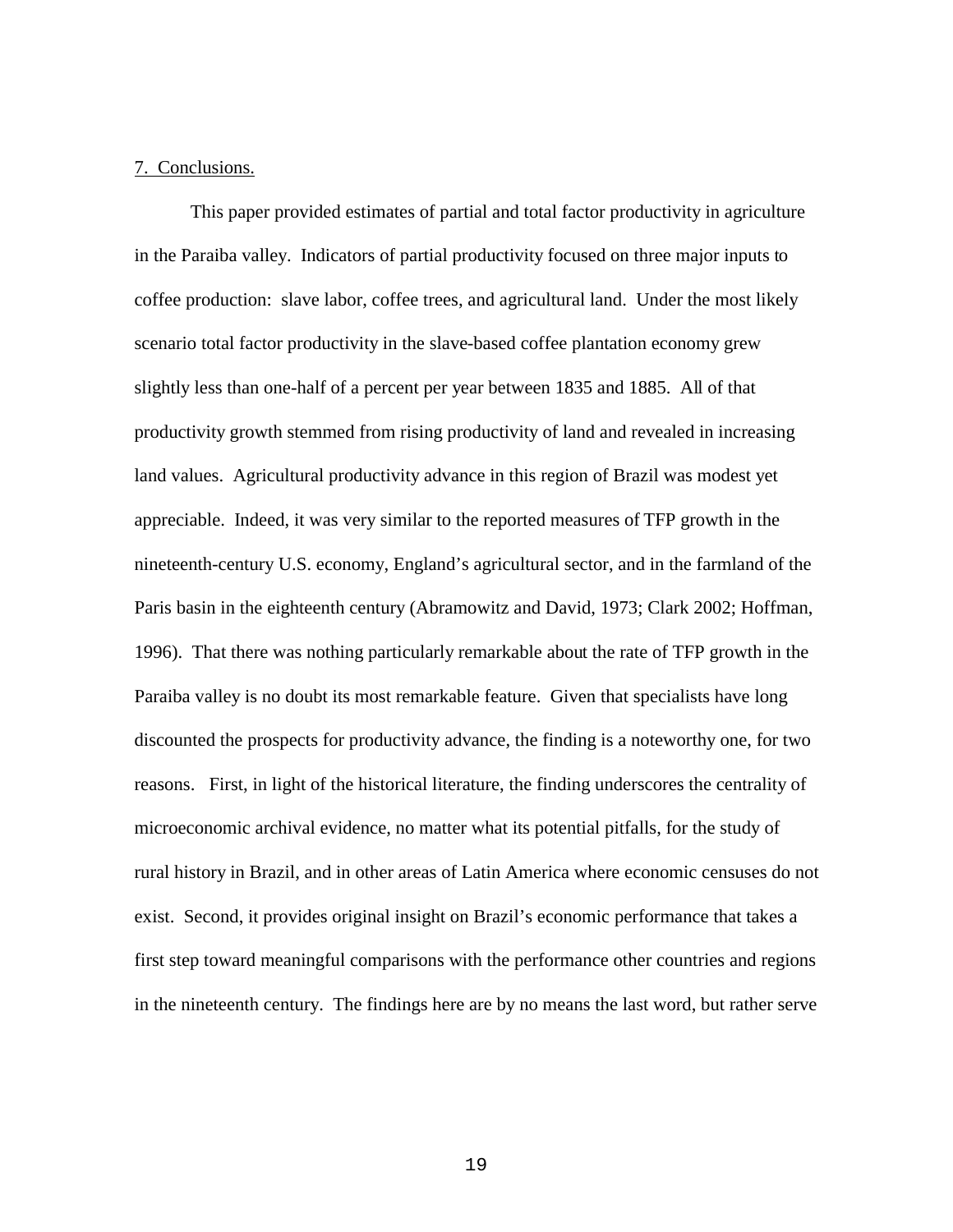as a prelude to a broader exploration of the topic, one that will have to draw on the abundant archival evidence to address the possibly very different experiences of Brazil's other major regions. Such investigations promise their own productive improvements to our understanding of Brazilian economic growth.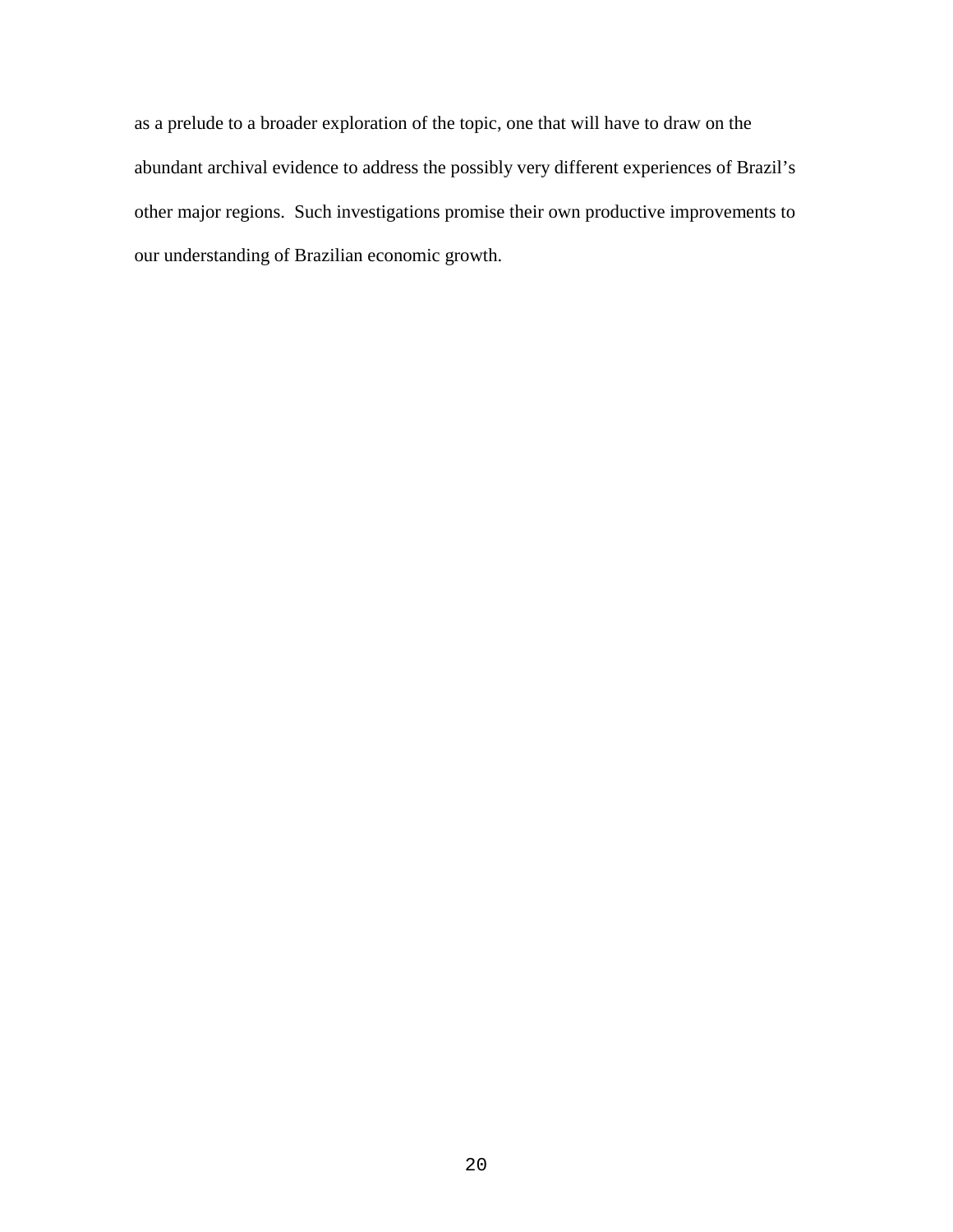# Bibliography

- Abramowitz, Moses, and Paul A. David. "Reinterpreting Economic Growth." *American Economic Review* 63, no. 2 (May 1973): 428-39.
- Allen, Robert C. *Enclosure and the Yeoman*. Oxford New York: Clarendon Press Oxford University Press, 1992.
- Andrade, Maria José de Souza. *A Mão de Obra Escrava Em Salvador, 1811-1860*. Baianada. SP [i.e. São Paulo]: Corrupio, 1988.
- Barickman, B. J. "The Slave Economy of Nineteenth Century Bahia: Export Agriculture and Local Market in the Reconcavo, 1780-1860." University of Illinois, 1991.
- Bergad, Laird W. *Slavery and the Demographic and Economic History of Minas Gerais, Brazil, 1720-1888*. Cambridge Latin American Studies. New York: Cambridge University Press, 1999.
- Brazil. Ministério da Fazenda. *Relatório da Câmara Sindical Dos Corretores de Fundos Públicos da Capital Federal.(Administração de 1 de Abril de 1905 a 31 de Março de 1906)*. Rio de Janeiro, 1906.
- Castro, Helio Oliveira Portocarrero. "Viabilidade econômica da escravidão no Brasil: 1880-1888," *Revista Brasileira de Economia* 27 (1973): 43-67
- Clark, Gregory. "The Agricultural Revolution and the Industrial Revolution: England, 1500-1912." Davis, CA, 2002.
- Conrad, Robert Edgar. *The Destruction of Brazilian Slavery, 1850-1888.* Berkeley: University of California Press, 1972.
- Contador, Claudio, and Claudio L. S. Haddad. "Produto Real, Moeda e Precos: A Experiencia Brasileira no Periodo 1861-1970" *Revista Brasileira de Estatística* 36 (1975): 407-40.
- Costa, Emília Viotti da. *Da Senzala à Colônia*. São Paulo: Livraria Editora Ciências Humanas, 1982.
- Dean, Warren. *Rio Claro a Brazilian Plantation System, 1820-1920*. Stanford, Calif.: Stanford University Press, 1976.
- Denslow, David. "The High Importation-to-Stock Ratio for Slaves in Northeastern Brazil." March, 1975 (ms.)
- Eisenberg, Peter L. *The Sugar Industry in Pernambuco Modernization Without Change, 1840-1910*. Berkeley: University of California Press, 1974.
- Fundação Instituto Brasileiro de Geografia e Estatística. *Estatísticas Históricas Do Brasil Séries Econômicas, Demográficas e Sociais de 1550 a 1988.* Séries Estatísticas Retrospectivas. Rio de Janeiro: IBGE, 1990.
- Hoffman, Philip T. *Growth in a Traditional Society the French Countryside, 1450-1815*. The Princeton Economic History of the Western World. Princeton, N.J.: Princeton University Press, 1996.
- Laërne, C. F. Van Delden. *Brazil and Java. Report on Coffee-Culture in America, Asia and Africa, to H.E. the Minister of the Colonies*. London: W.H. Allen & Co., 1885.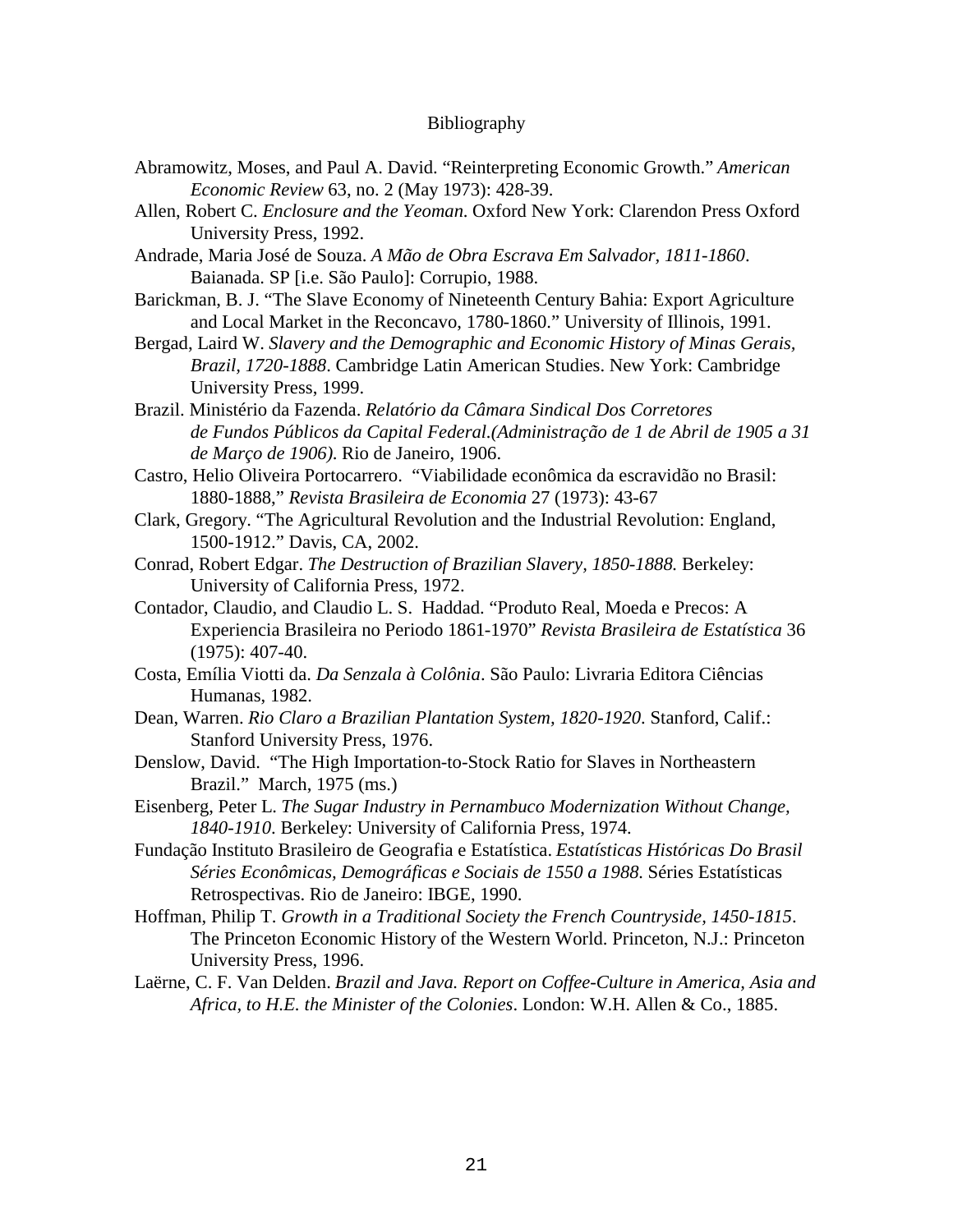- Leff, Nathaniel. "A Technique for Estimating Income Trends from Currency Data and an Application to Nineteenth-Century Brazil." *Review of Income and Wealth* 18 (1972): 355-68.
- Marcondes, Renato Leite. "O Financiamento Hipotecario da Cafeicultura no Vale Paraiba Paulista (1865-1887)." Ribeirao Preto, 1999.
- Martins, Roberto Borges. *Growing in Silence the Slave Economy of Nineteenth-Century Minas Gerais, Brazil*. 1980.
- Mattoso, Katia de Queirós, Herbert S. Klein. "Notas Sobre a Tendência e Padrões Dos Preços de Alforria Na Bahia, 1819-1888." In *Escravidão & Invenção da Liberdade***,**  João José Reis. São Paulo/Brasília: 1988.
- Mello, Pedro Carvalho de. "Aspectos econômicos da organização do trabalho da economia cafeeira do Rio de Janeiro, 1850-1888." Revista Brasileira de Economia 32 (1978): 19-67.
- -------. *A Economia da Escravidão Nas Fazendas de Café, 1850-1888*. Rio de Janeiro: Programa Nacional de Pesquisa Económica, PNPE, 1984.
- Rio de Janeiro (Province). *Relatorio Apresentado a Assemblea Legislativa Provincial Do Rio de Janeiro*. Rio de Janeiro, 1879.
- Rothenberg, Winifred Barr. *From Market-Places to a Market Economy the Transformation of Rural Massachusetts, 1750-1850*. Chicago: University of Chicago Press, 1992.
- Ryan, Joseph J. *Credit Where Credit is Due: The Development of the Rio de Janeiro Credit Market, 1820-1900*. Ph.D. dissertation in progress, UCLA.
- Slenes, Robert W. *Os Múltiplos de Porcos e Diamantes a Economia Escravista de Minas Gerais no Século XIX*. Campinas, SP, Brasil: Comissão de Pós-graduação-IFCH-UNICAMP, 1985.
- ------. "Grandeza Ou Decadência? O Mercado de Escravos e a Economia Cafeeira da Província Do Rio de Janeiro, 1850-1888." In *Brasil, História Econômica e Demográfica*, edited by Iraci del Nero da Costa. Série Relatórios de Pesquisa. São Paulo: Instituto de Pesquisas Econômicas, 1986.
- Slenes, Robert Wayne. *The Demography and Economics of Brazilian Slavery, 1850-1888*, 1980.
- Stein, Stanley J. *Vassouras, a Brazilian Coffee County, 1850-1900 the Roles of Planter and Slave in a Plantation Society*. Princeton, N.J.: Princeton University Press, 1985.
- Summerhill, William R. *Order Against Progress: Government, Foreign Investment, and Railroads in Brazil, 1854-1913*. Stanford: SUP, forthcoming.
- Sweigart, Joseph Earl. *Financing and Marketing Brazilian Export Agriculture the Coffee Factors of Rio de Janeiro, 1850-1888*, 1980.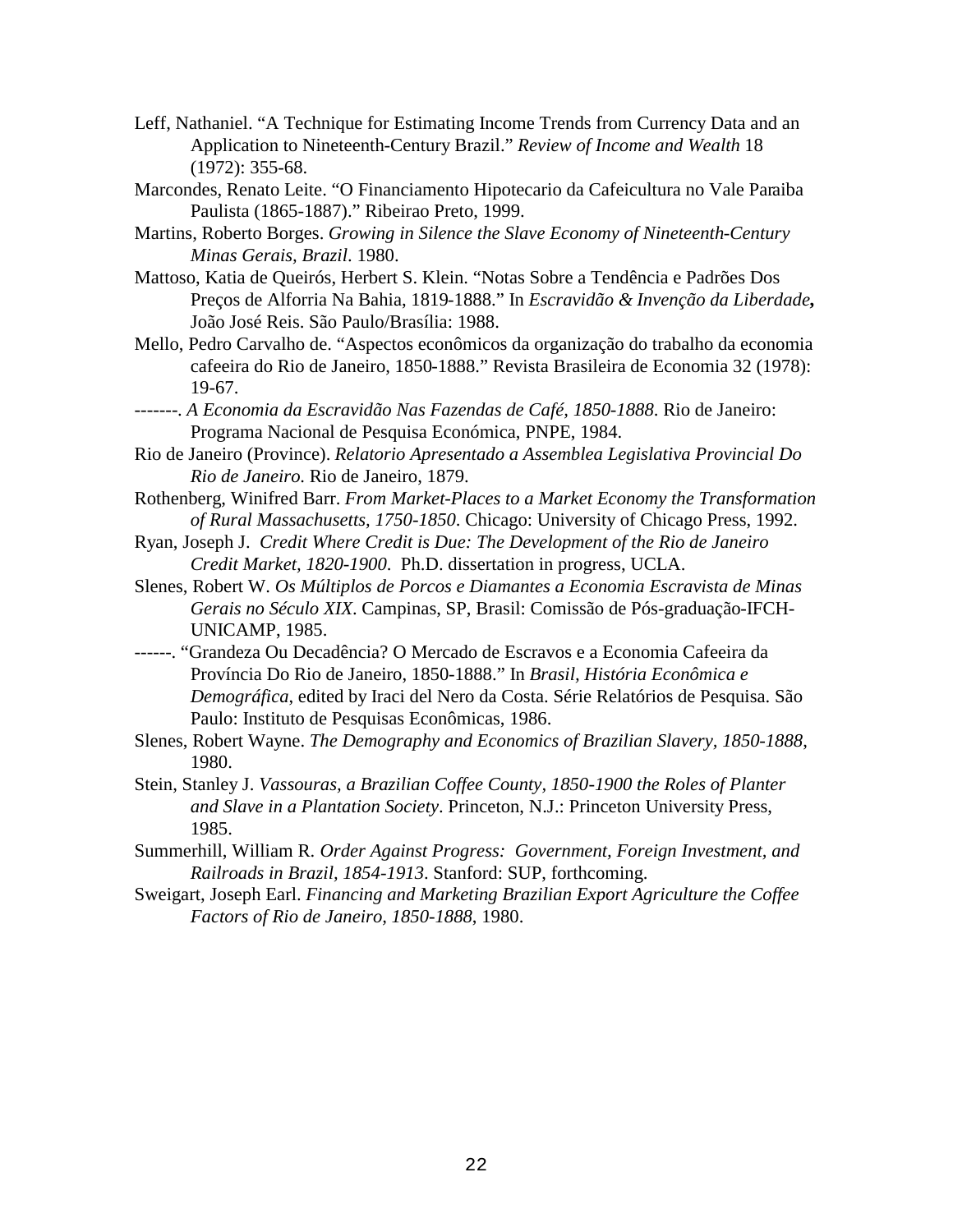FIGURE 1. COUNTIES OF VASSOURAS AND PARAIBA DO SUL, STATE OF RIO DE JANEIRO, BRAZIL, 2002.



FIGURE 2. COFFEE EXPORTS FROM BRAZIL, 1821-1889

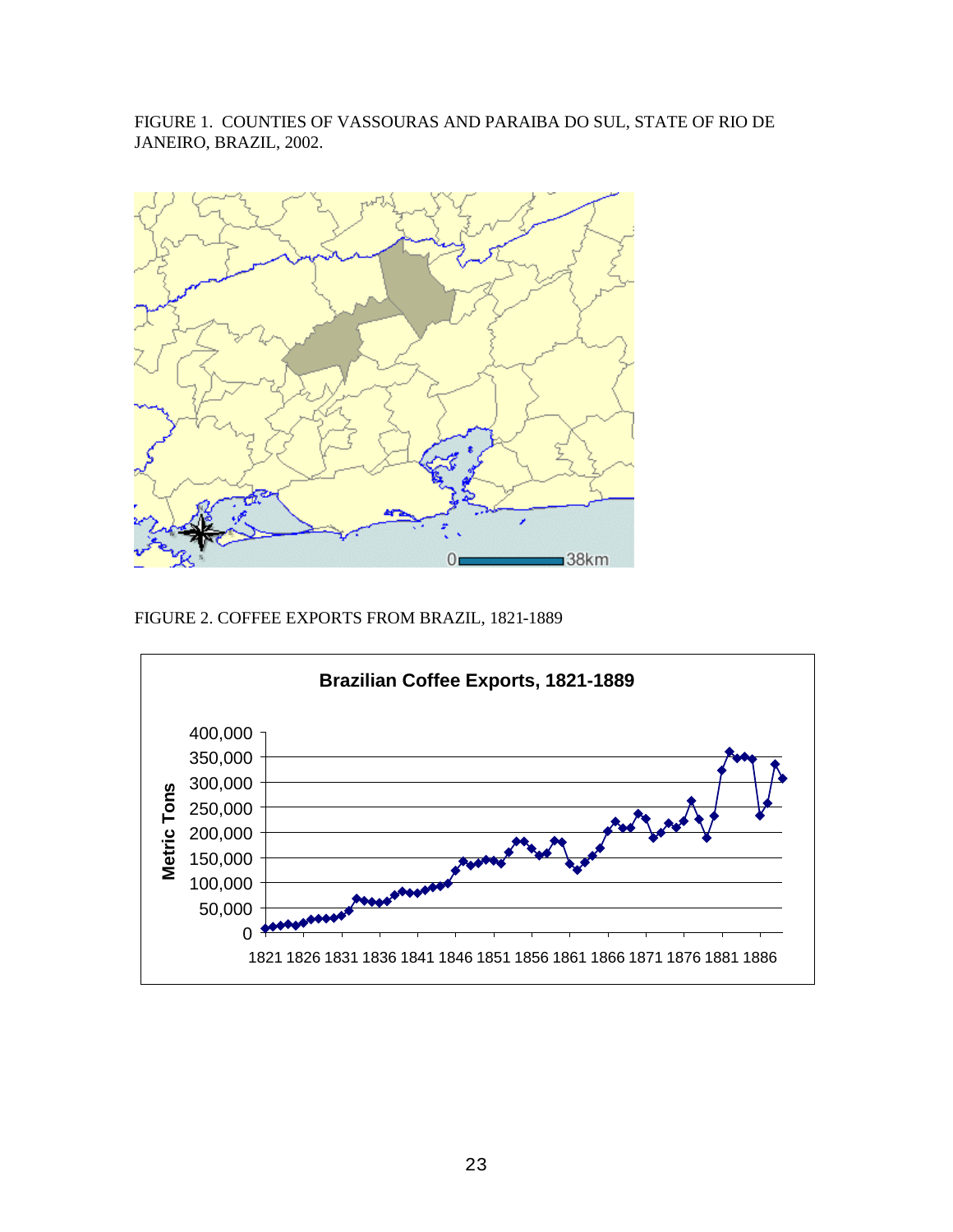

FIGURE 3. INDEX OF BRAZILIAN COFFEE PRICES, 1835-1888

FIGURE 4. SLAVE PRICES, ADULT MALES, RIO DE JANEIRO AND MINAS GERAIS

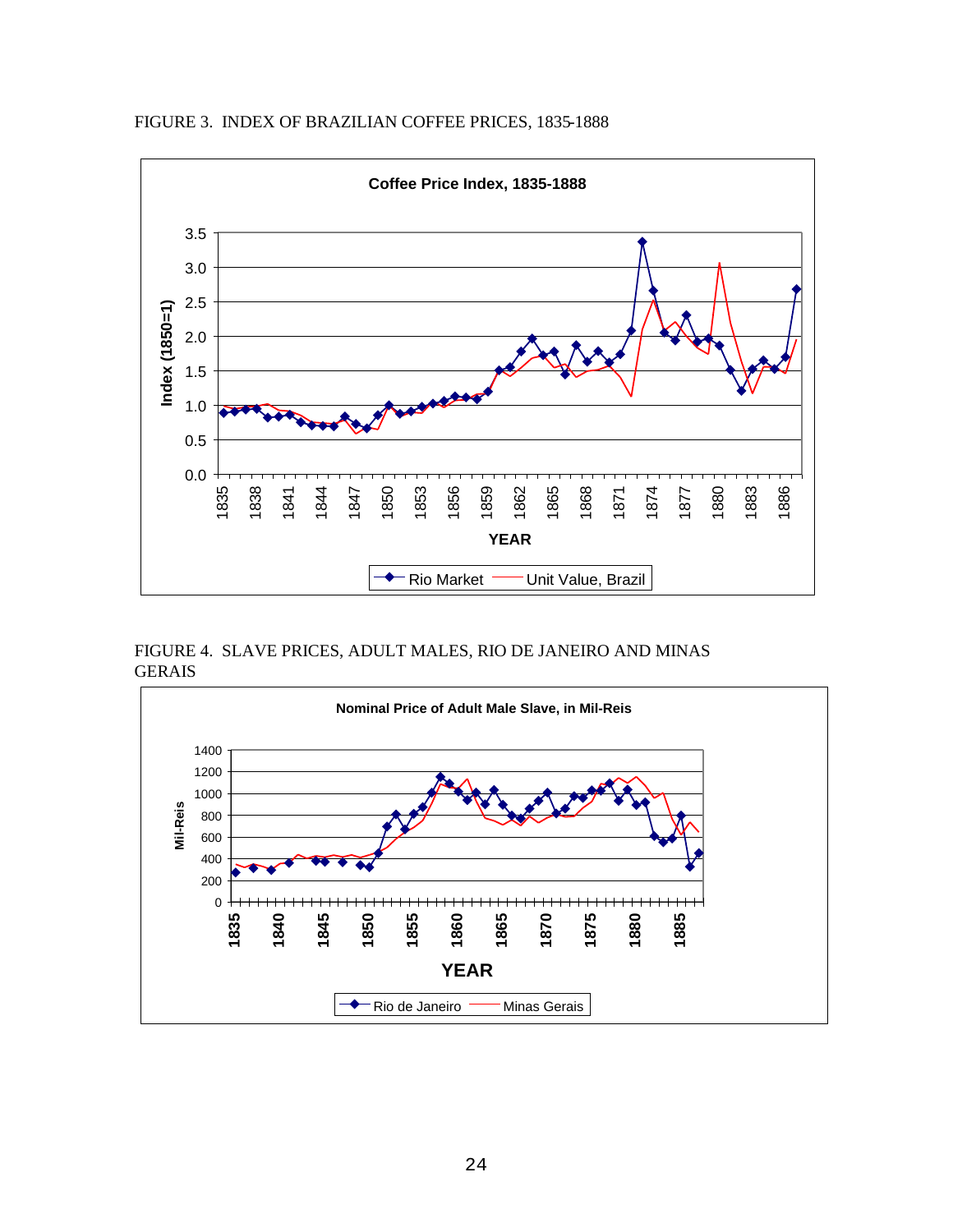



FIGURE 6. RATIO OF SLAVE RENTAL RATE TO SLAVE PRICE, RIO DE JANEIRO

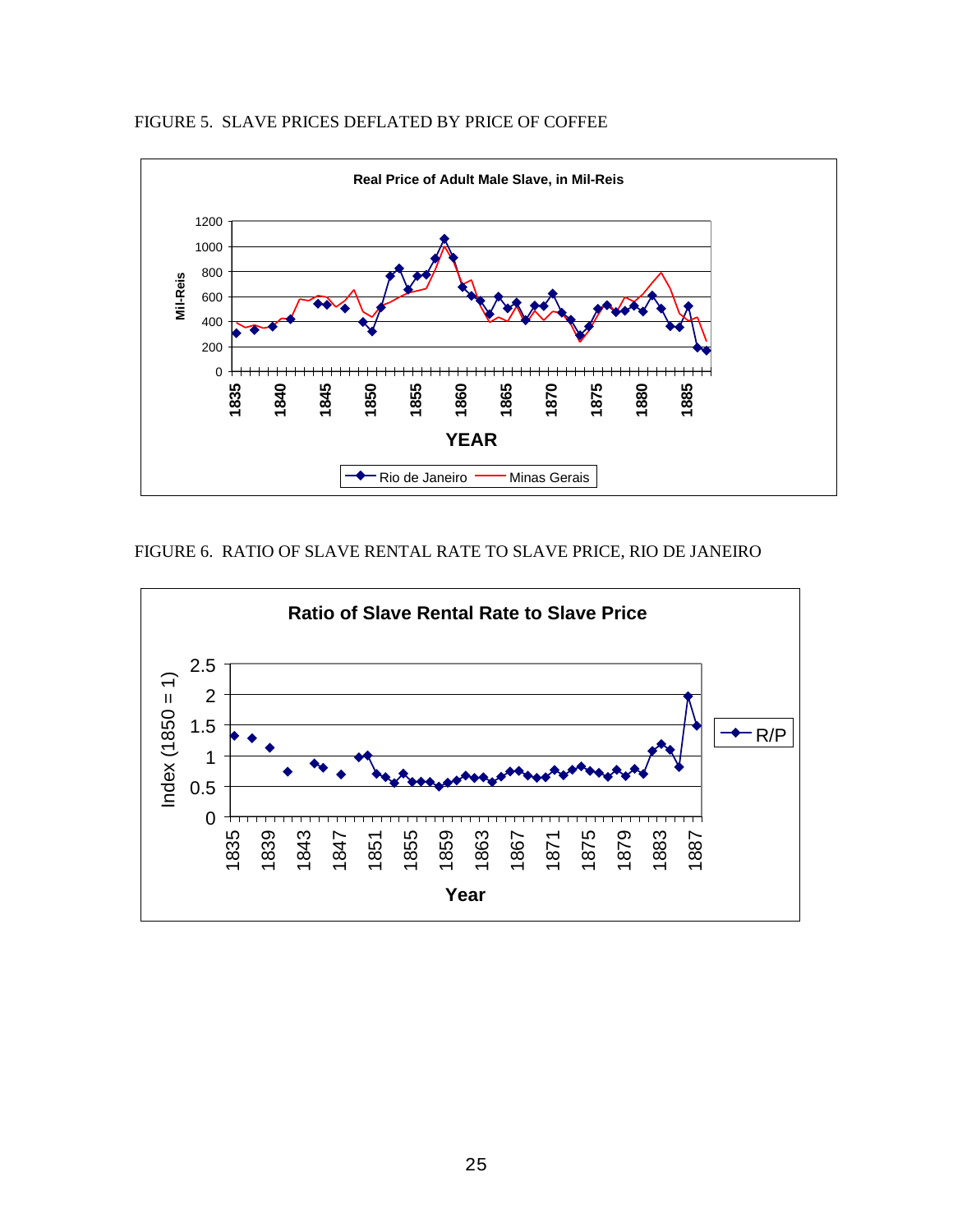FIGURE 7. RENTAL RATES ON SLAVES IN RIO DE JANEIRO



# FIGURE 8. COFFEE TREE AGE-PRICE PROFILE

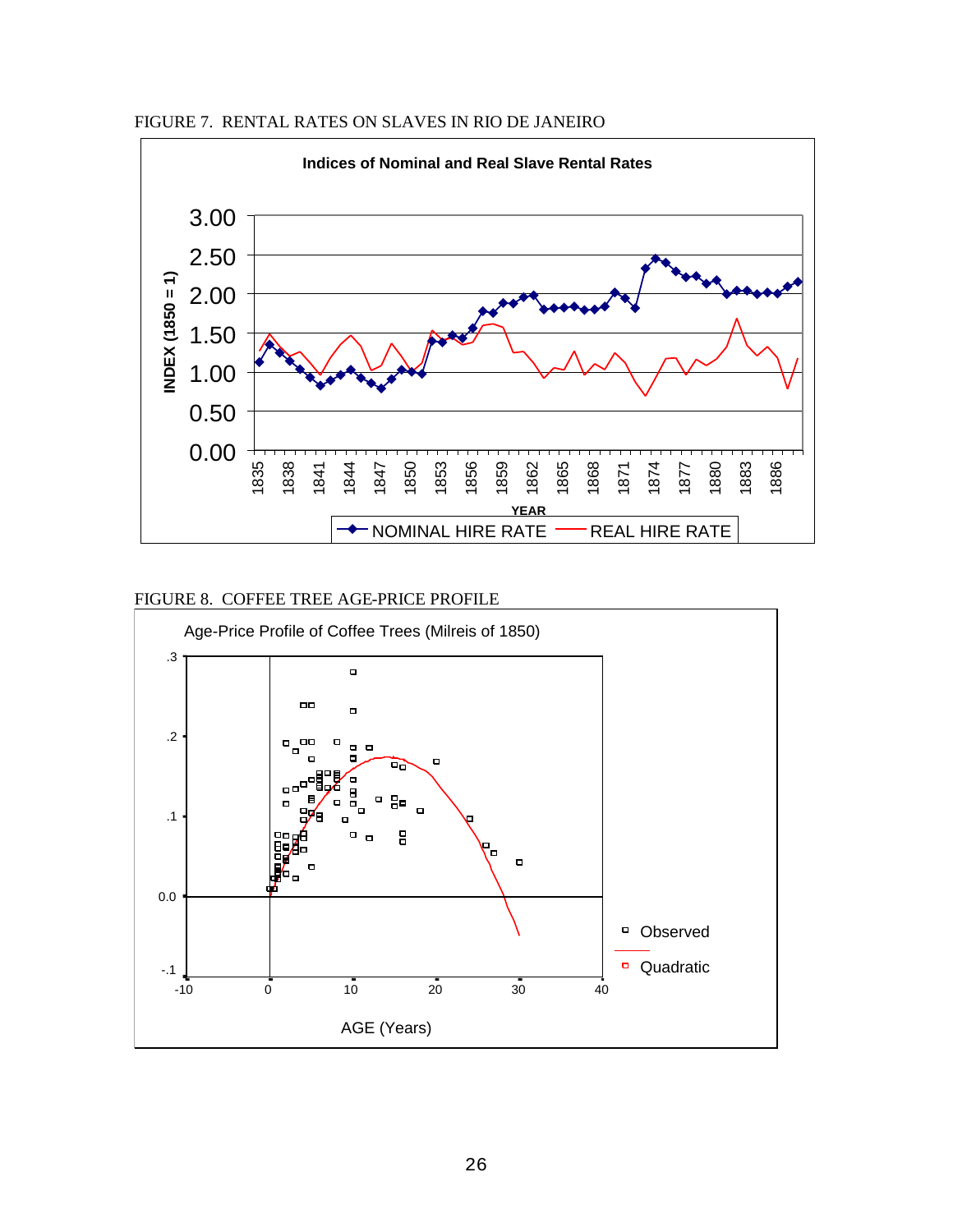FIGURE 9. INDEX OF TOTAL FACTOR PRODUCTIVITY, "A" MEASURE



FIGURE 10. INDEX OF TOTAL FACTOR PRODUCTIVITY, "B" MEASURE

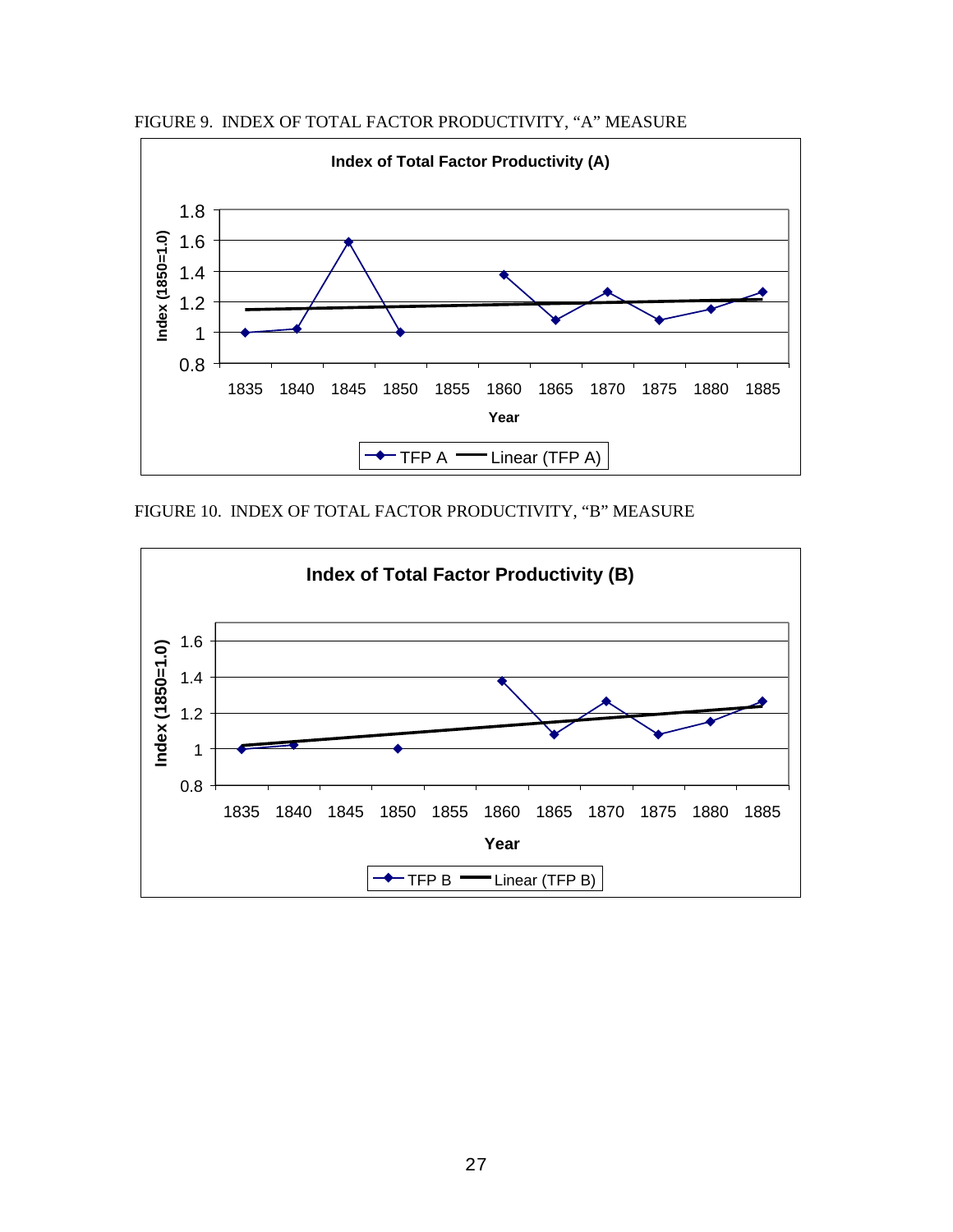FIGURE 11. NOMINAL AND DEFLATED UNIT FREIGHT CHARGES, DOM PEDRO II RAILROAD, 1858-1888



#### TABLE 1. IMPORTS OF ENSLAVED AFRICANS TO BRAZIL, 1831-1851

| Year | <b>Slaves</b> | Year | <b>Slaves</b> |
|------|---------------|------|---------------|
| 1831 | 138           | 1841 | 13,804        |
| 1832 | 116           | 1842 | 17,435        |
| 1833 | 1,233         | 1843 | 19,095        |
| 1834 | 749           | 1844 | 22,453        |
| 1835 | 745           | 1846 | 50,324        |
| 1836 | 4,966         | 1847 | 56,172        |
| 1837 | 35,209        | 1848 | 60,000        |
| 1838 | 40,256        | 1849 | 54,061        |
| 1839 | 42,182        | 1850 | 22,856        |
| 1840 | 20,796        | 1851 | 300           |

SOURCE: Leslie Bethell, *The Abolition of the Brazilian Slave Trade: Britain, Brazil and the Slave Trade Question, 1807-1869* (Cambridge, England: Cambridge University Press, 1970), 388-93, appendix)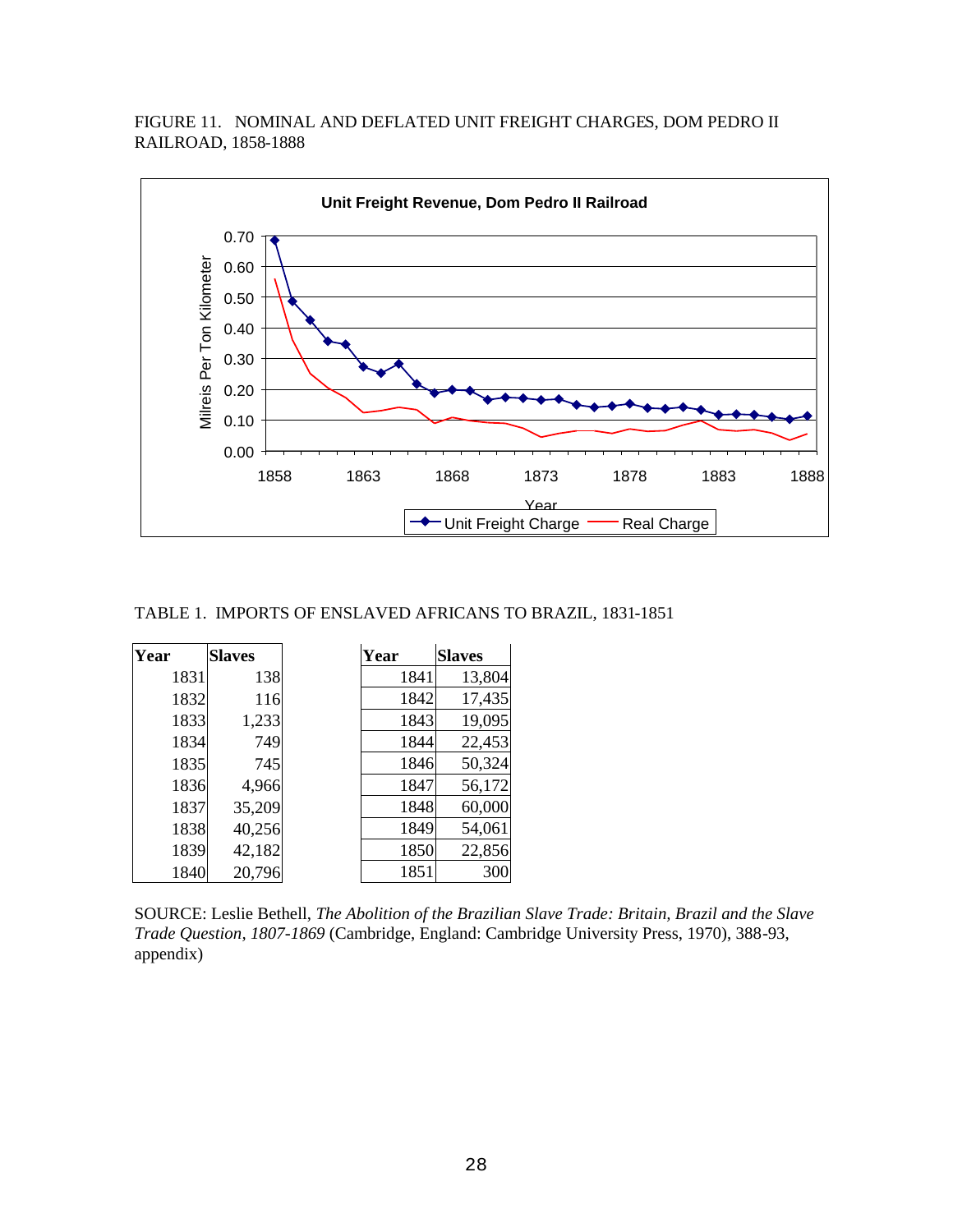|             | Tree  | <b>Estimated</b><br><b>Tree Real</b><br><b>Nominal</b> |                   |         |  |
|-------------|-------|--------------------------------------------------------|-------------------|---------|--|
| <b>YEAR</b> | Value | Value                                                  | <b>Tree Value</b> | N       |  |
| 1835        | 0.090 | 0.101                                                  | 0.199             | 173,920 |  |
| 1840        | 0.160 | 0.192                                                  | 0.208             | 371,538 |  |
| 1845        | 0.150 | 0.216                                                  | 0.216             | 502,000 |  |
| 1850        | 0.180 | 0.180                                                  | 0.224             | 159,640 |  |
| 1855        | --    | --                                                     | 0.232             | --      |  |
| 1860        | 0.180 | 0.120                                                  | 0.240             | 186,400 |  |
| 1865        | 0.170 | 0.096                                                  | 0.248             | 497,118 |  |
| 1870        | 0.200 | 0.124                                                  | 0.257             | 335,250 |  |
| 1875        | 0.190 | 0.093                                                  | 0.265             | 640,000 |  |
| 1880        | 0.210 | 0.113                                                  | 0.273             | 931,766 |  |
| 1885        | 0.200 | 0.131                                                  | 0.281             | 269,500 |  |

TABLE 2. UNIT COFFEE TREE VALUE

SOURCE: Probate inventories for Vassouras (1835-1845) and Paraiba do Sul (1850-1885). NOTE: Value is expressed in milréis per tree. Real value derived by adjusting for price of coffee. Estimated nominal tree value is based on the parameters from a quadratic fitted to age -price data, and a time trend, evaluated at the value-maximizing age of the tree. N is the number of trees comprising the groves recorded in the probates.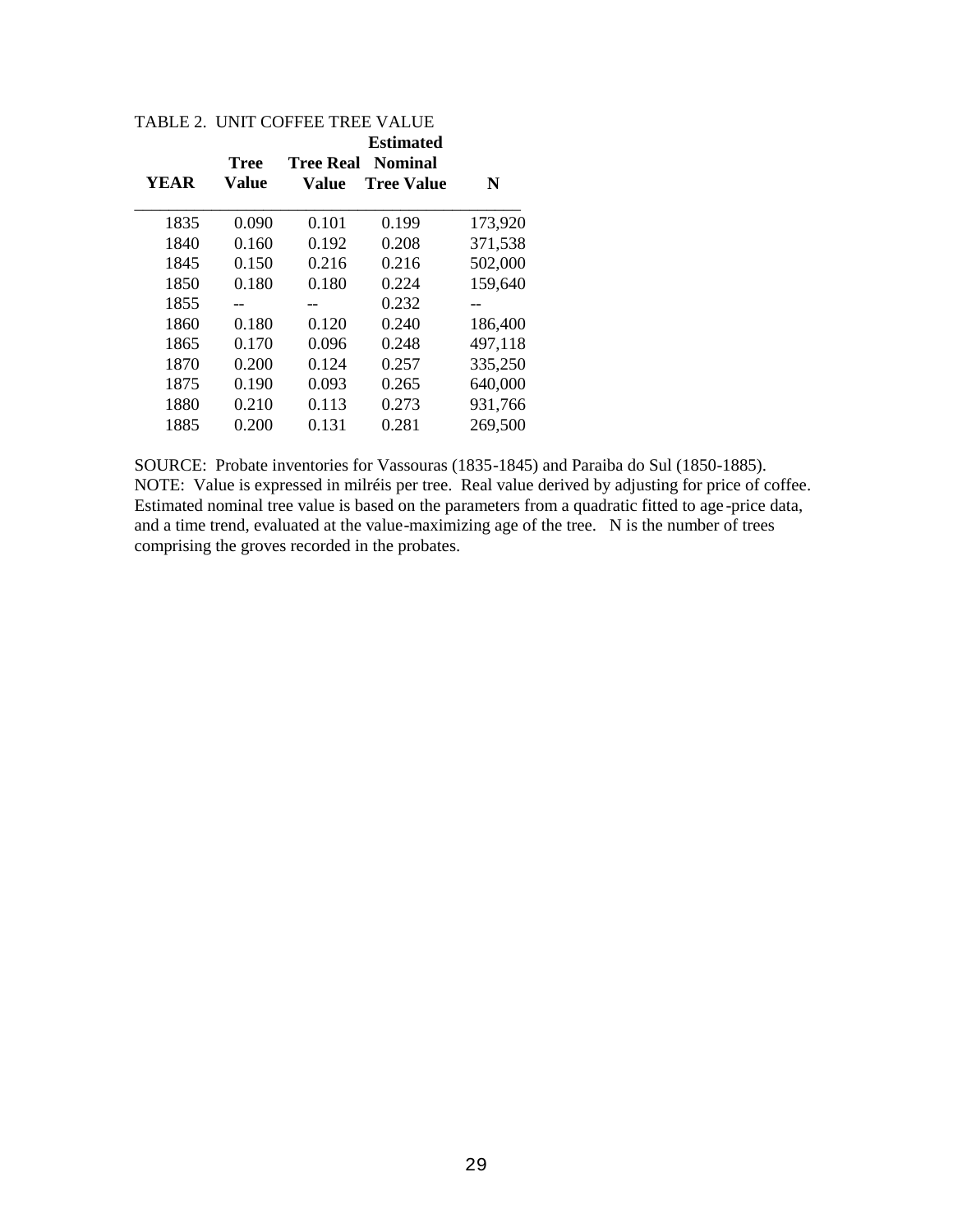# TABLE 3. INTEREST RATES

| YEAR | <b>Rio Discount</b><br>Rate | Western<br>Paraiba<br><b>Valley</b><br>Mortgage<br><b>Rates</b> | <b>Rio Loan</b><br><b>Rates</b> |
|------|-----------------------------|-----------------------------------------------------------------|---------------------------------|
| 1835 |                             |                                                                 | 0.120                           |
| 1840 |                             |                                                                 | 0.146                           |
| 1845 |                             |                                                                 | 0.153                           |
| 1850 | 0.075                       |                                                                 | 0.145                           |
| 1855 | 0.077                       |                                                                 | 0.116                           |
| 1860 | 0.09                        |                                                                 | 0.149                           |
| 1865 | 0.096                       | 0.130                                                           | 0.129                           |
| 1870 | 0.077                       | 0.135                                                           | 0.117                           |
| 1875 | 0.089                       | 0.123                                                           | 0.103                           |
| 1880 | 0.075                       | 0.108                                                           | 0.107                           |
| 1885 | 0.072                       | 0.103                                                           | 0.102                           |
|      |                             |                                                                 |                                 |

SOURCE: Discount rates for Rio money market from Sweigart, 1980. Rural mortgage rates for the western Paraiba Valley from Marcondes, 1999. Rio loan rates from Ryan, in progress.

NOTE: Discount rates are from published summary tables and purport to include all commercial bank discounting in Rio de Janeiro. Western Paraiba valley mortgage rates are from mortgage registries for two counties in eastern São Paulo. Rio loan rates are from all recorded loan contracts in the notary offices of Rio de Janeiro.